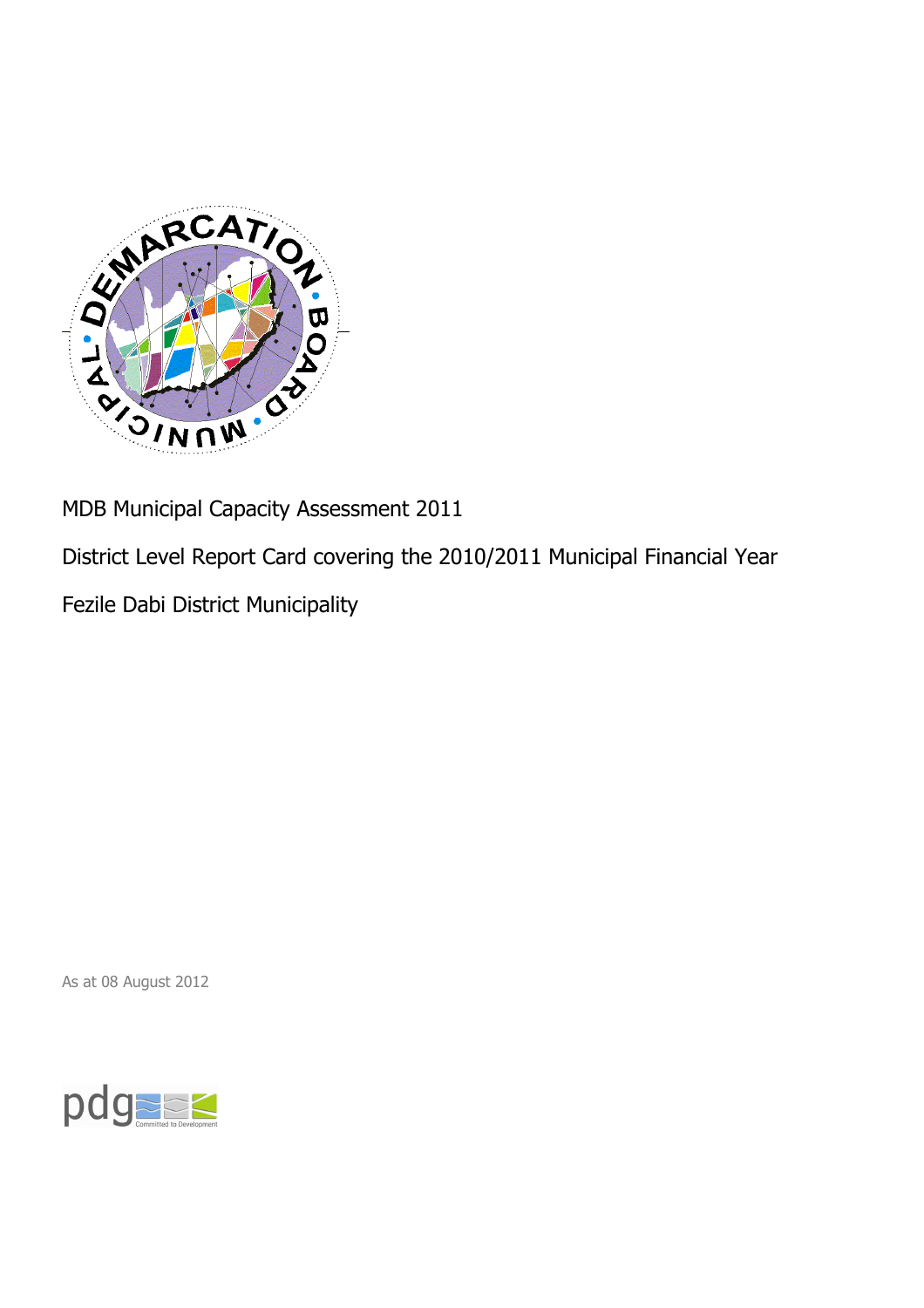## Section 1: General Information

## Introduction

The MDB's Municipal Capacity Assessments 2011 aims to collect and analyse capacity information from all municipalities in the country. A key output of the assessments is the development and distribution of a District Level Report Card to each district and its local municipalities. This document represents Fezile Dabi District Municipality's Report Card and provides useful analytical insight into capacity amongst all the municipalities that make up this district.

For the purposes of Capacity Assessments, municipalities are divided into the following 7 categories which are essentially sub-categories of the A, B and C categories identified in the constitution:

- A: Metros
- B1: Secondary cities: the local municipalities with the largest budgets
- B2: Local municipalities with a large town as core
- B3: Local municipalities with small towns, with relatively small population and significant proportion of urban population but with no large town as core
- B4: Local municipalities which are mainly rural with communal tenure and with, at most, one or two small towns in their area
- C1: District municipalities which are not water services authorities
- C2: District municipalities which are water services authorities

It should be noted that the categorisations have been widely used by DCoG and National Treasury for analytical purposes. These categorisations primarily serve to illustrate the structure of local government and assess the impact of policy decisions.

Using this methodology, the municipalities in this district are categorised as per the table below.

#### Municipalities in this District

| <b>Municipality Name</b>          | <b>Municipal Manager</b> | MDB Code         | Category       |
|-----------------------------------|--------------------------|------------------|----------------|
| Fezile Dabi District Municipality | Monty Mongake            | DC <sub>20</sub> | C1             |
| Moghaka Local Municipality        | SIMON MOWATHI            | FS201            | B <sub>2</sub> |
| Ngwathe Local Municipality        | Thabo Mokoena            | <b>FS203</b>     | B <sub>3</sub> |
| Metsimaholo Local Municipality    | Xolela Waltor Msweli     | <b>FS204</b>     | B <sub>2</sub> |
| Mafube Local Municipality         |                          | <b>FS205</b>     | B <sub>3</sub> |

### Reporting period and data sources

This Report Card covers the 2010/2011 Municipal Financial Year and largely relies on data from the following sources:

| Source                                                               | Year    | Custodian                   | Specific data used in this assessment                                     |
|----------------------------------------------------------------------|---------|-----------------------------|---------------------------------------------------------------------------|
| Completed MDB Municipal Capacity Assessment<br><b>Ouestionnaires</b> | 2010/11 | Municipalities directly     | All                                                                       |
| Local Government Budget and Expenditure<br>Database                  | 2010/11 | <b>National Treasury</b>    | Operating budget and expenditure<br>data (pre-audited as at 30 June 2012) |
| Blue Drop and Green Reports for Water Services<br>Authorities        | 2010/11 | Department of Water Affairs | Blue Drop and Green Scores                                                |
| <b>Community Survey</b>                                              | 2007    | Statistics South Africa     | Household and population figures<br>(contextual data)                     |

Much of the data reflected in this report is drawn from the municipality's own completed Capacity Assessments questionnaire. Should any data reported here appear to be incorrect please inform us by sending an email to [capacity@pdg.co.za](mailto:capacity@pdg.co.za). In your email specify the municipality's details, relevant question numbers in the questionnaire and the corrections to be made.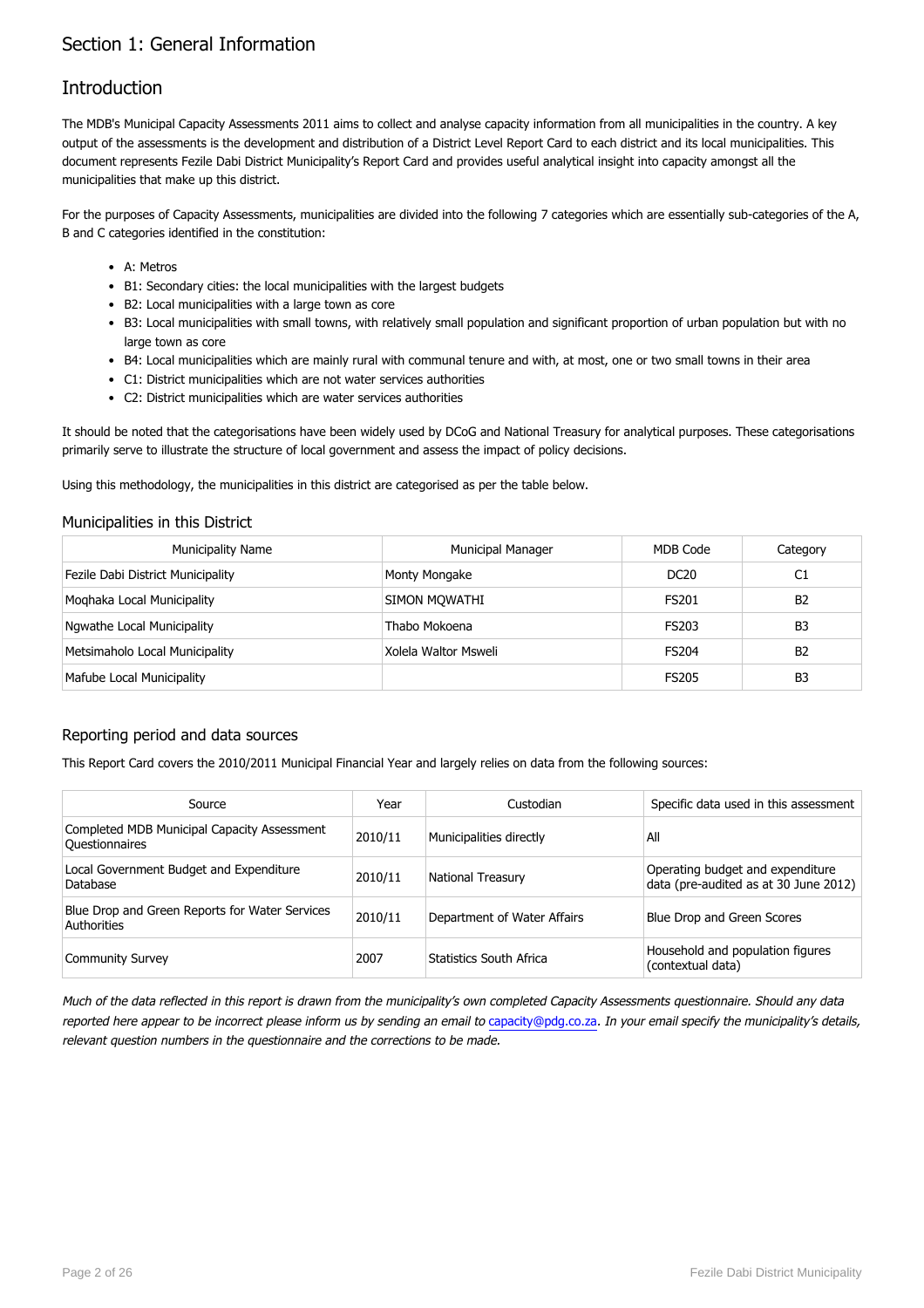# Section 2: Contextual Information

|                                   | <b>Total Operating Expenditure</b> |         |  |  |
|-----------------------------------|------------------------------------|---------|--|--|
| <b>Municipality Name</b>          | R                                  | %       |  |  |
| Moghaka Local Municipality        | R 432 131 000                      | 33.3%   |  |  |
| Ngwathe Local Municipality        | No data                            | No data |  |  |
| Metsimaholo Local Municipality    | R 555 074 000                      | 42.8%   |  |  |
| Mafube Local Municipality         | R 185 234 000                      | 14.3%   |  |  |
| Fezile Dabi District Municipality | R 124 114 000                      | 9.6%    |  |  |
| TOTAL:                            | R 1 296 553 000                    | 100.0%  |  |  |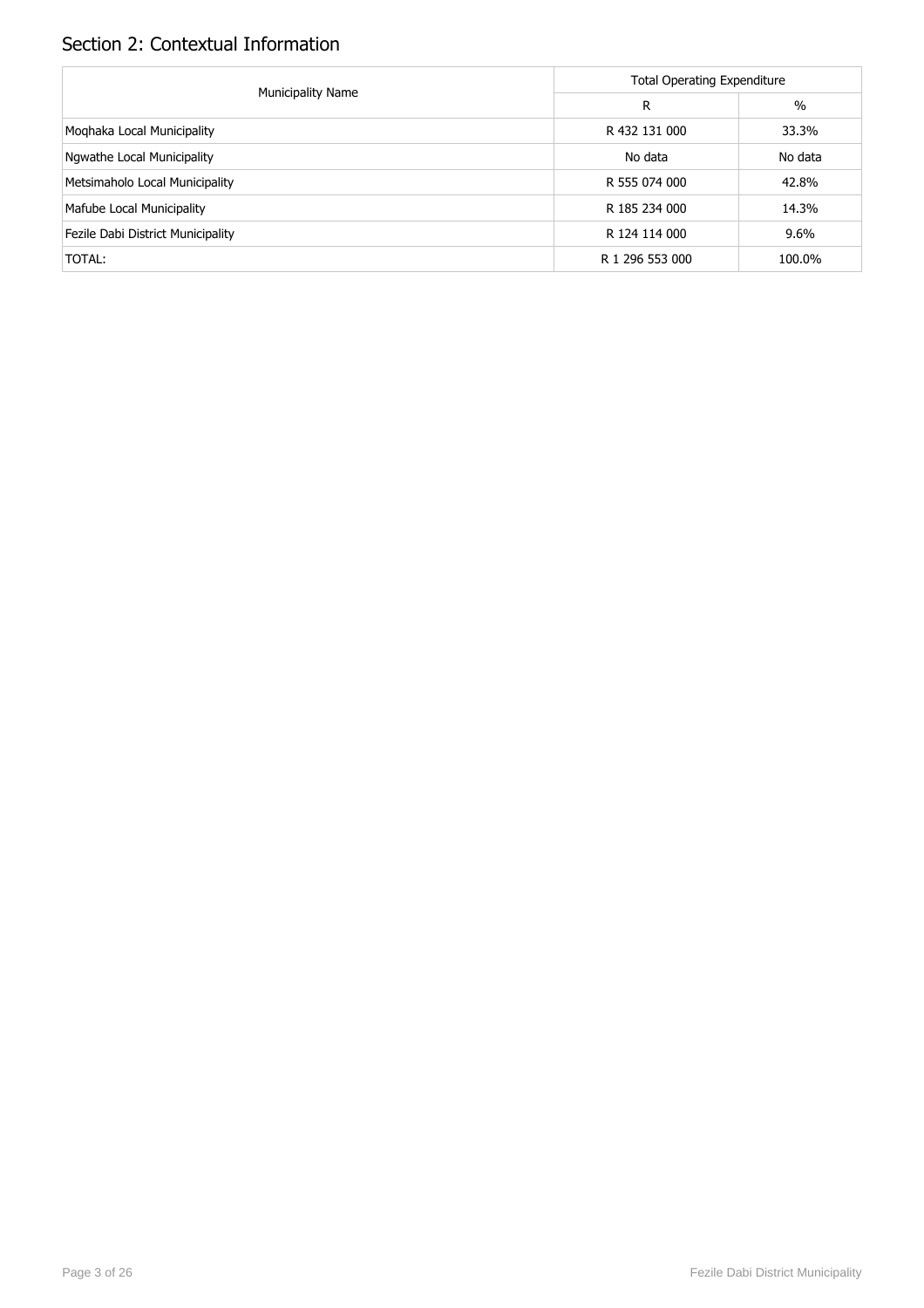# Section 3: Municipal Staffing

## Section 3.1: Staff Employment

|                         |     | Fezile Dabi |          | Moghaka       |     | Ngwathe |     | Metsimaholo   |   | Mafube                                |
|-------------------------|-----|-------------|----------|---------------|-----|---------|-----|---------------|---|---------------------------------------|
|                         | #   | $\%$        | #        | $\frac{0}{0}$ | #   | $\%$    | #   | $\frac{0}{0}$ | # | $\%$                                  |
| Posts vacant - Unfunded |     | $0.0\%$     | $\Omega$ | $0.0\%$       | 0   |         |     |               |   | 0.0% No data No data No data No data  |
| Posts vacant - Funded   | 30  | 20.1%       | 375      | 46.8%         | 114 | 12.6%   | 239 |               |   | 100% No data No data                  |
| Posts filled            | 119 | 79.9%       | 427      | 53.2%         | 790 |         |     |               |   | 87.4% No data No data No data No data |
| <b>TOTAL</b>            | 149 | 100%        | 802      | 100%          | 904 | 100%    | 239 |               |   | 100% No data No data                  |



|                                                                  | Dabi<br>Fezile | Moqhaka | مِ<br>节<br>ι<br>Σ | oloder<br>Metsin | Mafube  |
|------------------------------------------------------------------|----------------|---------|-------------------|------------------|---------|
| Total number of staff employed                                   | 119            | 802     | 718               | 841              | No data |
| Ratio of staff employed relative to total number of posts filled | 100%           | 53.2%   | 110.0%            | No data          | No data |
| Ratio of staff employed to approved municipal positions          | 79.9%          | 68.1%   | 79.4%             | No data          | No data |

|                                                           | Dabi<br>Fezile | haka  | athe<br>δ× | ত<br>Metsir | Mafube  |
|-----------------------------------------------------------|----------------|-------|------------|-------------|---------|
| Total number of posts in organogram                       | 149            | 802   | 904        | 1 0 8 0     | No data |
| Funded vacancies as percent of all posts in organogram    | 20.1%          | 46.8% | 12.6%      | 22.1%       | No data |
| Funded vacancies as percent of filled posts in organogram | 25.2%          | 87.8% | 14.4%      | No data     | No data |

### Section 3.2: Staff Exits

|                                                           | jak  | aka  | G)<br>ሥ |      | 卮       |
|-----------------------------------------------------------|------|------|---------|------|---------|
| Total number of staff that left during the Financial Year |      | 39   | 65      | 28   | No data |
| Percent of staff that left during the Financial Year      | 1.7% | 4.9% | $9.1\%$ | 3.3% | No data |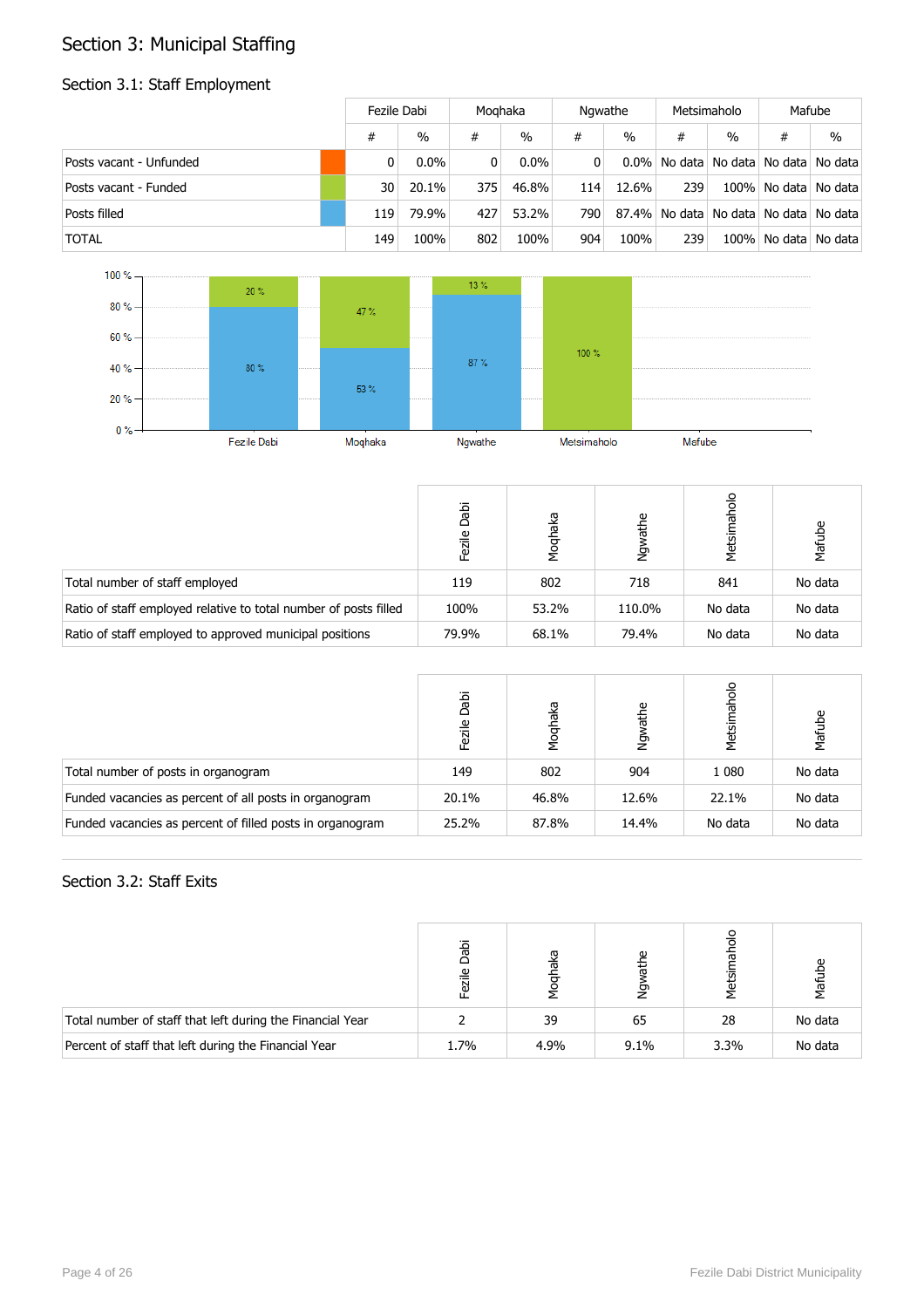|                   |         | Fezile Dabi       |                | Moghaka       |    | Ngwathe |         | Metsimaholo   |              | Mafube                      |  |
|-------------------|---------|-------------------|----------------|---------------|----|---------|---------|---------------|--------------|-----------------------------|--|
|                   | #       | $\frac{0}{0}$     | #              | $\frac{0}{0}$ | #  | $\%$    | #       | $\frac{0}{0}$ | #            | $\%$                        |  |
| <b>Dismissals</b> |         | No data No data   | $\overline{3}$ | 7.7%          |    | 3.1%    |         |               |              | 10.7% No data No data       |  |
| Resignations      |         | 100%              | 7              | 17.9%         | 14 | 21.5%   | 6       |               |              | 21.4% No data No data       |  |
| Retirement        |         | No data   No data | 15             | 38.5%         | 48 | 73.8%   | 12      |               |              | 42.9% No data No data       |  |
| End of Contract   |         | No data No data   | 0              | $0.0\%$       |    | 1.5%    |         |               |              | 25.0% No data No data       |  |
| Other             | No data | No data           | 14             | 35.9%         | 0  | $0.0\%$ | No data |               |              | No data   No data   No data |  |
| <b>TOTAL</b>      |         | 100%              | 39             | 100%          | 65 | 100%    | 28      |               | 100% No data | No data                     |  |



## Section 3.3: Section 57 Staffing

|                                                                                    | Dabi<br>Fezile | Moqhaka | Ngwathe | Metsimaholo | Mafube  |
|------------------------------------------------------------------------------------|----------------|---------|---------|-------------|---------|
| Percent of Section 57 posts filled                                                 | 100%           | 71.4%   | 80.0%   | 66.7%       | No data |
| Percent of Section 57 posts vacant for more than three months<br>during MFY        | $0.0\%$        | 28.6%   | 20.0%   | 33.3%       | No data |
| Percent of Section 57 Managers that have signed performance<br>agreements in place | 100%           | 100%    | 100%    | 100%        | No data |
| Percent of Section 57 Managers that have signed employment<br>contracts in place   | 100%           | 100%    | 75.0%   | 100%        | No data |

### Section 3.4: Section 57 Exits

|                                                                         | Dabi<br>Fezile | eye<br>Moq | athe<br>λğ | 응<br>Metsi | Mafube  |
|-------------------------------------------------------------------------|----------------|------------|------------|------------|---------|
| Total number of Section 57 staff that left during the Financial<br>Year |                |            |            | 0          | No data |
| Percent of Section 57 Managers that left during the Financial<br>Year   | $0.0\%$        | $0.0\%$    | 20.0%      | 0.0%       | No data |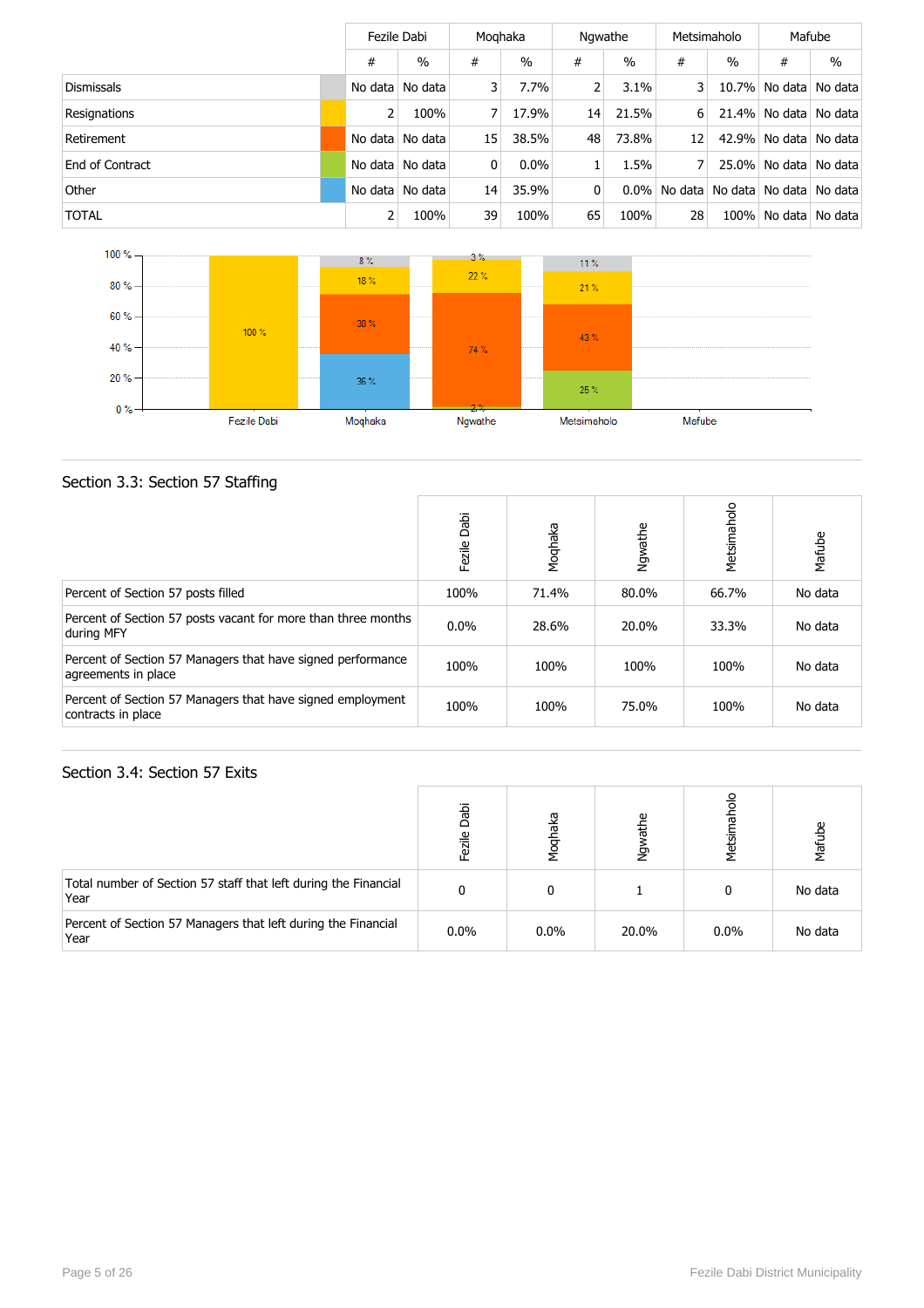### Section 57 Manager that left due to:

|                        |              | Fezile Dabi              |   | Moghaka         |                | Ngwathe       |   | Metsimaholo                           |   | Mafube          |
|------------------------|--------------|--------------------------|---|-----------------|----------------|---------------|---|---------------------------------------|---|-----------------|
|                        | #            | $\frac{0}{0}$            | # | $\frac{0}{0}$   | #              | $\frac{0}{0}$ | # | $\frac{0}{0}$                         | # | $\frac{0}{0}$   |
| <b>Dismissals</b>      | $\mathbf{0}$ |                          | 0 |                 | 0              | 0.0%          | 0 | $\overline{\phantom{0}}$              |   | No data No data |
| Resignations           | 0            |                          | 0 |                 |                | 100%          | 0 | Ξ.                                    |   | No data No data |
| Retirement             | 0            |                          | 0 |                 | 0              | $0.0\%$       | 0 | Ξ.                                    |   | No data No data |
| End of Contract Period | 0            |                          | 0 |                 | 0              | 0.0%          | 0 | Ξ.                                    |   | No data No data |
| Other                  | 0            | $\overline{\phantom{0}}$ |   | No data No data | $\overline{0}$ | $0.0\%$       |   | No data   No data   No data   No data |   |                 |
| <b>TOTAL</b>           | 0            | -                        | 0 |                 |                | 100%          | 0 | Ξ.                                    |   | No data No data |



## Section 3.5: Staffing Skills Profile

|                                                                                        | Dabi<br>Fezile | Moqhaka | Ngwathe | Metsimaholo | Mafube  |
|----------------------------------------------------------------------------------------|----------------|---------|---------|-------------|---------|
| Professional staff as percent of total staff                                           | 52.9%          | No data | 2.1%    | 6.9%        | No data |
| Number of staff: Registered Professional Engineers                                     | $\mathbf{0}$   | No data | 0       | 1           | No data |
| Number of staff: Technologists                                                         | $\mathbf{0}$   | No data | 1       | 0           | No data |
| Number of staff: Technicians                                                           | 3              | No data | 1       | 68          | No data |
| Number of staff: Registered Planners                                                   | 1              | No data | 1       | 2           | No data |
| Number of staff: Chartered Accountants                                                 | $\mathbf{0}$   | 1       | 1       | 0           | No data |
| Number of staff: Registered with the Institute of Municipal<br><b>Finance Officers</b> | 4              | No data | 0       | 2           | No data |
| Number of staff: Professional staff                                                    | 63             | No data | 15      | 58          | No data |
| Number of Registered engineers per 10,000 population                                   | $\mathbf{0}$   | No data | 0       | 0           | No data |
| Number of Technologists per 10,000 population                                          | 0              | No data | 0       | 0           | No data |
| Number of Technicians per 10,000 population                                            | $\mathbf{0}$   | No data | 0       | 4           | No data |
| Number of Registered planners per 10,000 population                                    | $\mathbf{0}$   | No data | 0       | 0           | No data |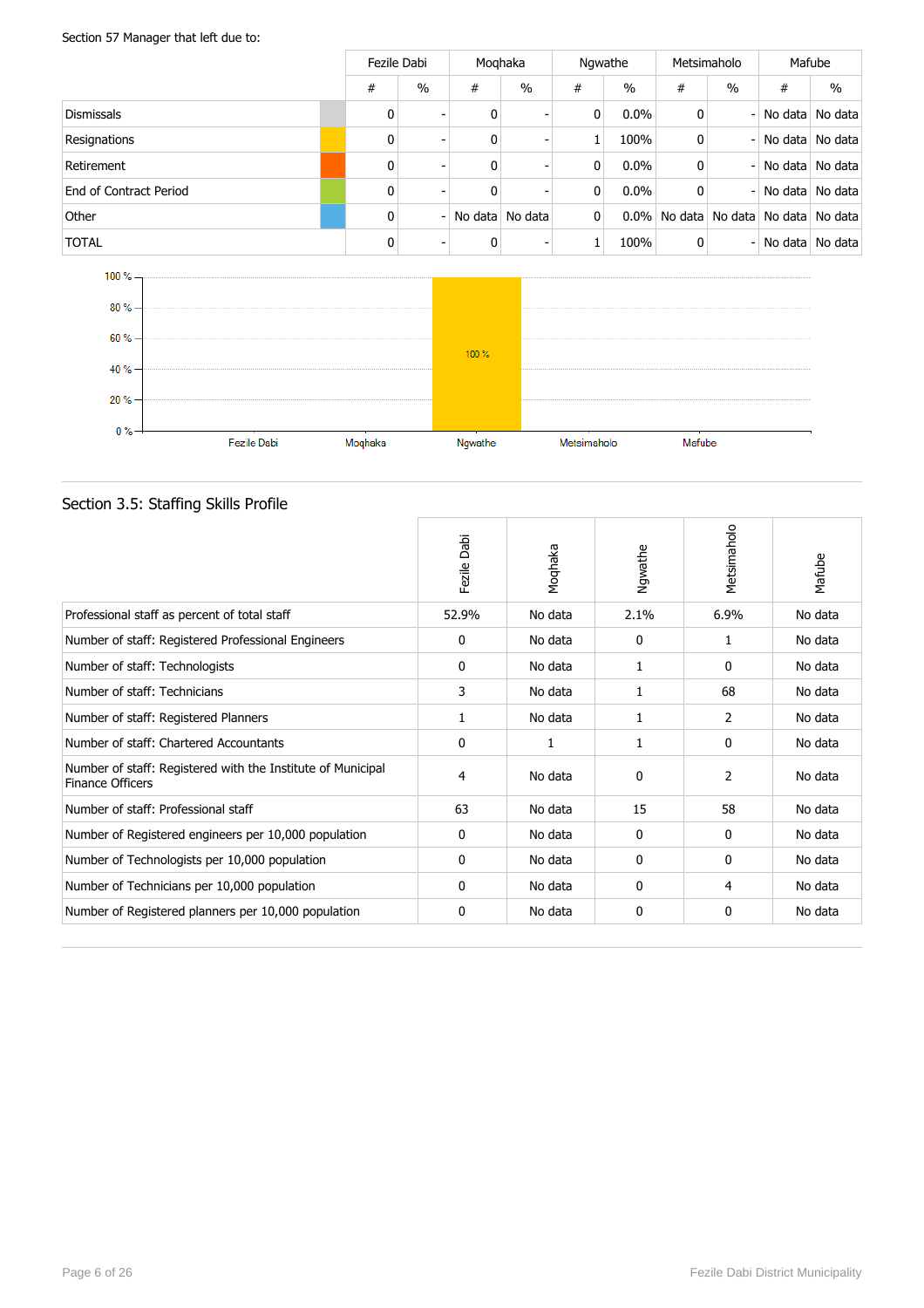# Section 4: Distribution by Function

| <b>Function Performed</b>        | Fezile Dabi | Moqhaka   | Ngwathe | Metsimaholo | Mafube  |
|----------------------------------|-------------|-----------|---------|-------------|---------|
| Governance and Administration    | Yes         | Yes       | Yes     | Yes         | Yes     |
| <b>Water Services</b>            | No          | Yes       | Yes     | Yes         | No data |
| Electricity and Gas Reticulation | No          | Yes       | Yes     | Yes         | No data |
| Municipal Transport              | No          | No        | Yes     | No          | No data |
| Waste Management                 | No          | Yes       | Yes     | Yes         | No data |
| Roads and Stormwater Systems     | No          | Yes       | Yes     | Yes         | No data |
| Community and Social Services    | No          | <b>No</b> | Yes     | Yes         | No data |
| Planning and Development         | No          | Yes       | Yes     | Yes         | No data |
| <b>Emergency Services</b>        | Yes         | Yes       | Yes     | Yes         | No data |
| Municipal Health                 | Yes         | <b>No</b> | Yes     | No          | No data |
| Primary Health Care              | <b>No</b>   | No data   | No data | No data     | No data |
| Environmental Management         | Yes         | No        | Yes     | No data     | No data |
| Economic Development             | Yes         | Yes       | Yes     | Yes         | No data |
| Housing                          | <b>No</b>   | Yes       | Yes     | Yes         | No data |
| Traffic and Policing             | No          | Yes       | Yes     | Yes         | No data |

## Staff Distribution by Function

|                                  | Fezile Dabi | Moqhaka | Ngwathe | Metsimaholo | Mafube  |
|----------------------------------|-------------|---------|---------|-------------|---------|
| Governance and Administration    | 51.5%       | 23.4%   | 38.3%   | No data     | No data |
| <b>Water Services</b>            | N/A         | No data | 40.6%   | No data     | No data |
| Electricity and Gas Reticulation | N/A         | 10.0%   | 4.6%    | 13.6%       | No data |
| <b>Municipal Transport</b>       | N/A         | N/A     | No data | N/A         | No data |
| Waste Management                 | N/A         | 13.1%   | No data | 38.8%       | No data |
| Roads and Stormwater Systems     | N/A         | 7.8%    | No data | 20.1%       | No data |
| Community and Social Services    | N/A         | N/A     | 9.0%    | 0.0%        | No data |
| Planning and Development         | N/A         | 36.8%   | No data | 7.8%        | No data |
| <b>Emergency Services</b>        | 17.8%       | 3.4%    | 2.7%    | 8.5%        | No data |
| Municipal Health                 | 20.8%       | N/A     | No data | N/A         | No data |
| Primary Health Care              | N/A         | No data | No data | No data     | No data |
| Environmental Management         | 3.0%        | N/A     | No data | No data     | No data |
| Economic Development             | 6.9%        | 0.2%    | 0.2%    | 0.3%        | No data |
| Housing                          | N/A         | 1.5%    | No data | 5.1%        | No data |
| Traffic and Policing             | N/A         | 3.9%    | 4.6%    | 5.8%        | No data |
|                                  | 100 %       | 100 %   | 100 %   | 100 %       | 100 %   |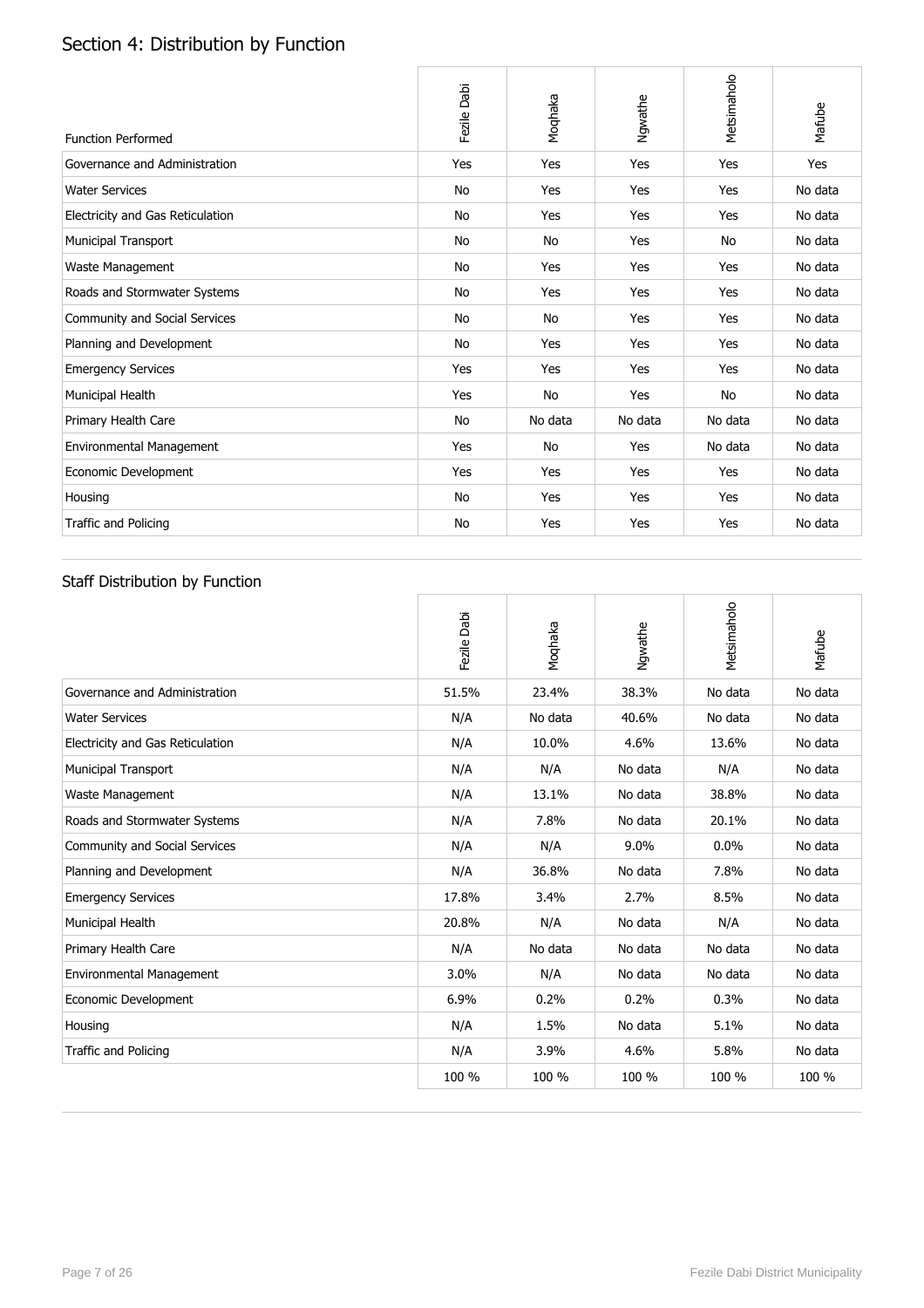### Operating Expenditure Distribution by Function

|                                      | Fezile Dabi | Moqhaka | Ngwathe | Metsimaholo | Mafube  |
|--------------------------------------|-------------|---------|---------|-------------|---------|
| Governance and Administration        | 100.0%      | 100.0%  | No data | 27.5%       | 64.4%   |
| <b>Water Services</b>                | 0.0%        | $0.0\%$ | No data | 24.1%       | 0.6%    |
| Electricity and Gas Reticulation     | 0.0%        | 0.0%    | No data | 25.1%       | 34.2%   |
| <b>Municipal Transport</b>           | 0.0%        | 0.0%    | No data | 0.0%        | 0.0%    |
| Waste Management                     | 0.0%        | 0.0%    | No data | 4.5%        | 0.0%    |
| Roads and Stormwater Systems         | 0.0%        | 0.0%    | No data | 8.5%        | 0.0%    |
| <b>Community and Social Services</b> | 0.0%        | 0.0%    | No data | 4.7%        | 0.7%    |
| Planning and Development             | 0.0%        | 0.0%    | No data | 0.0%        | $0.0\%$ |
| <b>Emergency Services</b>            | 0.0%        | 0.0%    | No data | 1.6%        | 0.0%    |
| Municipal Health                     | 0.0%        | 0.0%    | No data | 0.0%        | 0.0%    |
| Primary Health Care                  | 0.0%        | 0.0%    | No data | 0.0%        | 0.0%    |
| Environmental Management             | 0.0%        | 0.0%    | No data | 0.0%        | 0.0%    |
| Economic Development                 | 0.0%        | 0.0%    | No data | 0.8%        | 0.0%    |
| Housing                              | 0.0%        | 0.0%    | No data | 0.6%        | 0.0%    |
| Traffic and Policing                 | 0.0%        | 0.0%    | No data | 2.6%        | $0.0\%$ |
|                                      | 100 %       | 100 %   | 100 %   | 100 %       | 100 %   |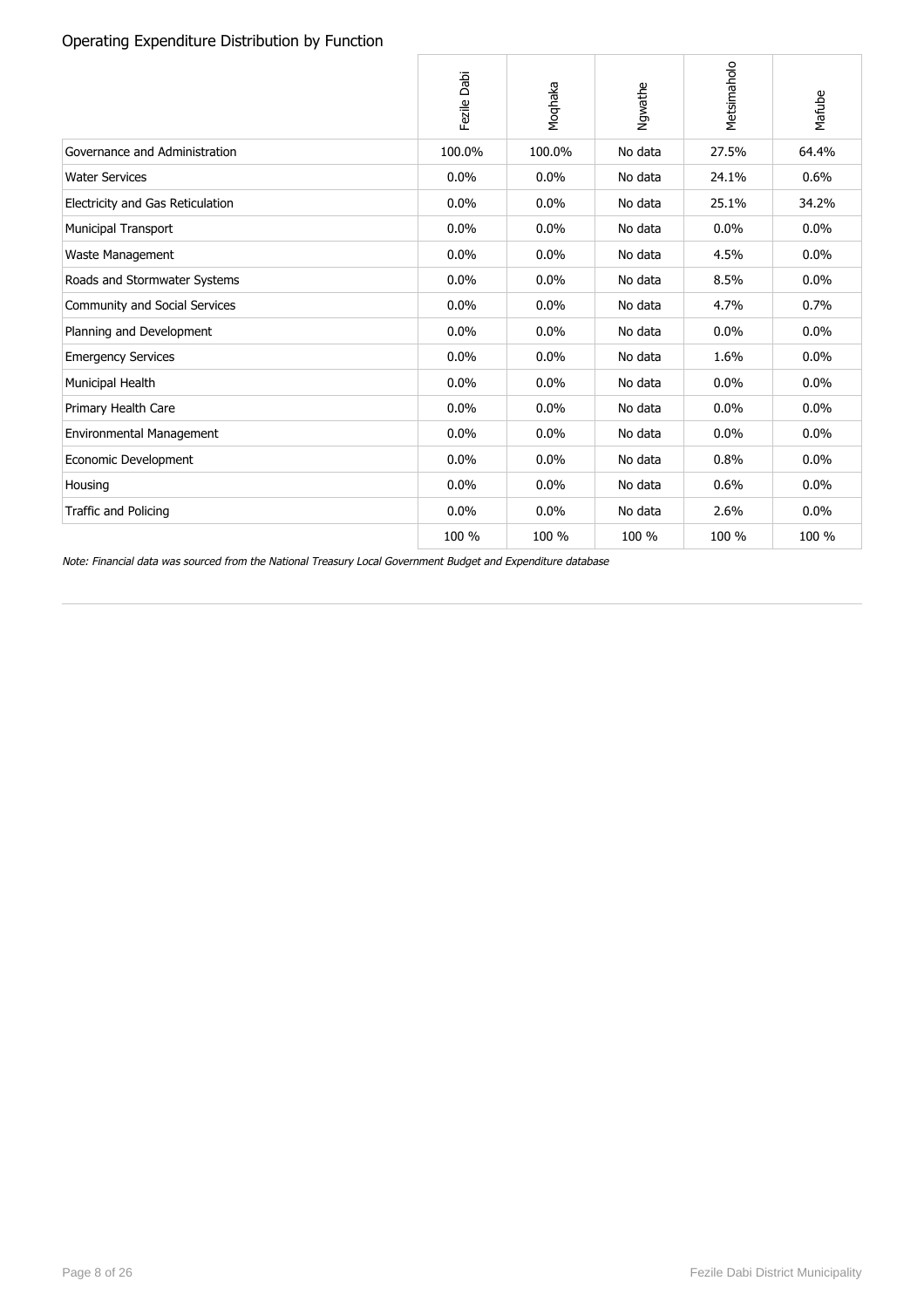## Section 5: Governance and Administration

|                                     |     |     | d)<br>0 | ത<br>ក | 后   |
|-------------------------------------|-----|-----|---------|--------|-----|
| Municipality performs this function | Yes | Yes | Yes     | Yes    | Yes |

#### **Resources**

|                                             | naj<br>Dapi<br>$\mathbf{\Omega}$<br>īg<br>Lei | aka<br>ᇹ     | athe<br>έş |             | Mafube       |
|---------------------------------------------|-----------------------------------------------|--------------|------------|-------------|--------------|
| Staff per 10,000 population                 | 1.0968                                        | 8.3859       | 24.2678    | No data     | No data      |
| Operating Expenditure per 10,000 population | R 2 617 947                                   | R 25 341 211 | No data    | R 9 876 825 | R 22 218 872 |

## Staffing Skills Profile

|                                                                                        | Dabi<br>Fezile | haka<br>Moq | athe<br>à | $rac{1}{2}$<br>ㅎ<br>Metsin | Mafube  |
|----------------------------------------------------------------------------------------|----------------|-------------|-----------|----------------------------|---------|
| Percent of staff that are professional (i.e. have at least an<br>undergraduate degree) | 96.2%          | 9.8%        | 16.5%     | No data                    | No data |
| Percent of posts vacant                                                                | 16.9%          | 19.7%       | 27.8%     | No data                    | No data |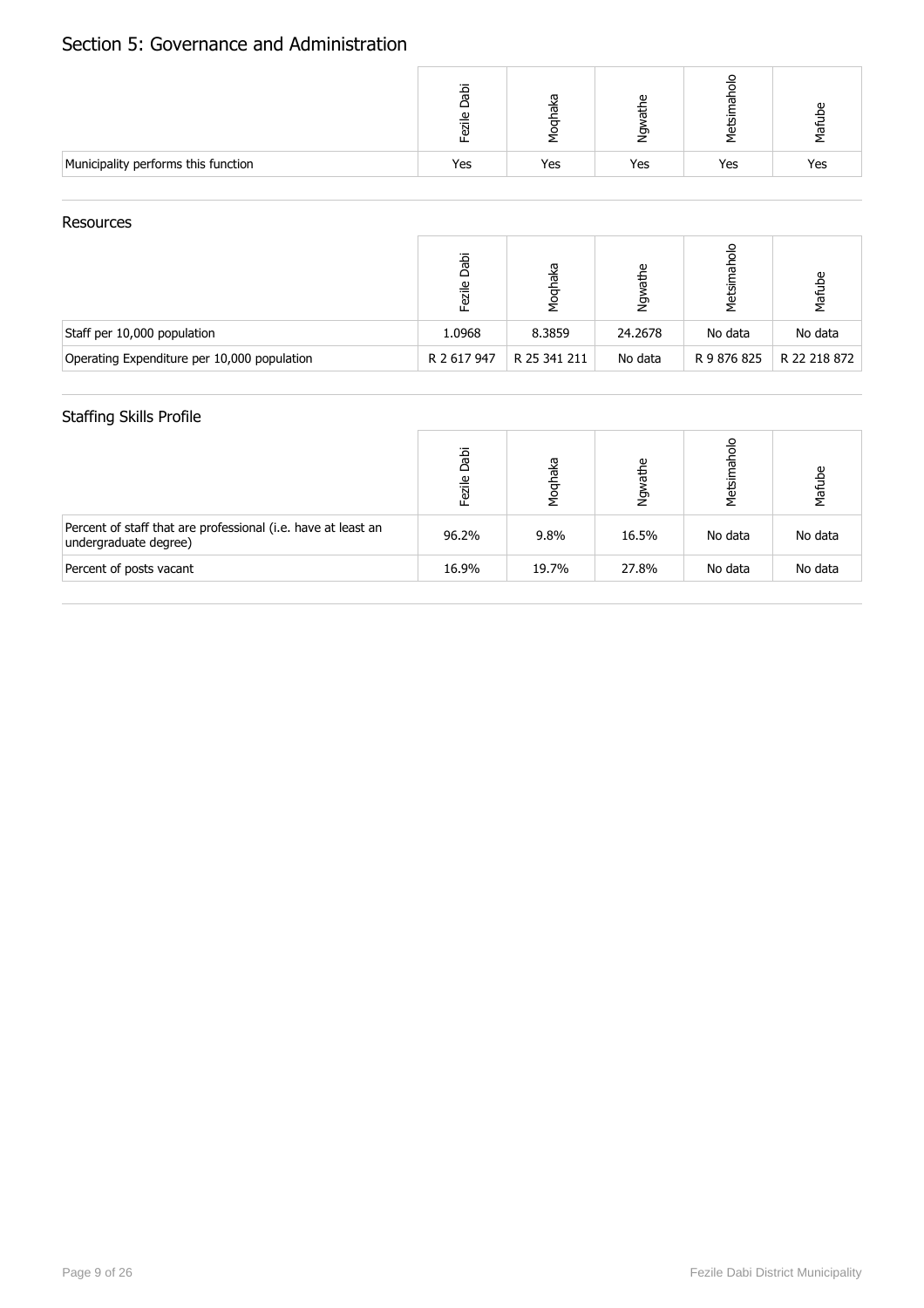## Section 6: Water Services

|                                          | Dabi<br>Fezile | Moqhaka | athe<br>Ŋφ | 응<br>Metsimal | Mafube  |
|------------------------------------------|----------------|---------|------------|---------------|---------|
| Municipality performs this function      | No             | Yes     | Yes        | Yes           | No      |
| Municipality is water services authority | No             | Yes     | Yes        | Yes           | No data |
| Municipality is water services provider  | No             | Yes     | Yes        | Yes           | No      |

### Resources

|                                             | Dabi<br>$\mathbf{\Omega}$<br>ਜ਼ | œ<br>应<br>ᇹ    | Φ<br>末<br>ğ | σ<br>Metsir | Mafube    |
|---------------------------------------------|---------------------------------|----------------|-------------|-------------|-----------|
| Staff per 10,000 population                 | N/A                             | No data        | 25.7385     | No data     | No data   |
| Operating Expenditure per 10,000 population | R0                              | R <sub>0</sub> | No data     | R 8 641 001 | R 224 121 |

## Staffing Skills Profile

|                                                                                        | Dabi<br>Fezile | Moqhaka | Ngwathe      | Metsimaholo | Mafube  |
|----------------------------------------------------------------------------------------|----------------|---------|--------------|-------------|---------|
| Percent of staff that are professional (i.e. have at least an<br>undergraduate degree) | N/A            | No data | 4.9%         | No data     | No data |
| Percent of posts vacant                                                                | N/A            | No data | 4.3%         | 34.2%       | No data |
| Number of Registered Professional Engineers                                            | N/A            | No data | $\mathbf{0}$ | 0           | No data |
| Number of Technologists                                                                | N/A            | No data | $\mathbf{0}$ | 2           | No data |
| Number of Technicians                                                                  | N/A            | No data | 2            | 1           | No data |
| Number of Registered Professional Engineers per 10,000<br>population                   | N/A            | No data | 0.00         | 0.00        | No data |
| Number of Technologists per 10,000 population                                          | N/A            | No data | 0.00         | 0.13        | No data |
| Number of Technicians per 10,000 population                                            | N/A            | No data | 0.21         | 0.06        | No data |

|                                                                                          | Dabi<br>Fezile | Moqhaka | Ngwathe | Metsimaholo | Mafube  |
|------------------------------------------------------------------------------------------|----------------|---------|---------|-------------|---------|
| Was the WSDP adopted by Council as at 30 June 2011                                       | N/A            | Yes     | No      | No          | N/A     |
| Percent of population with at least basic access to water                                | N/A            | No data | 139.7%  | 128.1%      | N/A     |
| Percent of population with at least basic access to sanitation                           | N/A            | No data | 139.7%  | 122.2%      | N/A     |
| Percent of population provided with water connection for first<br>time in 2010/2011      | N/A            | No data | No data | $0.0\%$     | No data |
| Percent of population provided with sanitation connection for<br>first time in 2010/2011 | N/A            | No data | No data | 7.0%        | No data |
| Non-revenue water                                                                        | N/A            | No data | No data | -56.3%      | N/A     |
| Real losses                                                                              | N/A            | No data | No data | 50.0%       | N/A     |
| <b>Blue Drop Score</b>                                                                   | N/A            | 21.8%   | 45.4%   | 48.9%       | 15.3%   |
| Green Drop Score                                                                         | N/A            | 41.9%   | 44.9%   | 61.8%       | 9.5%    |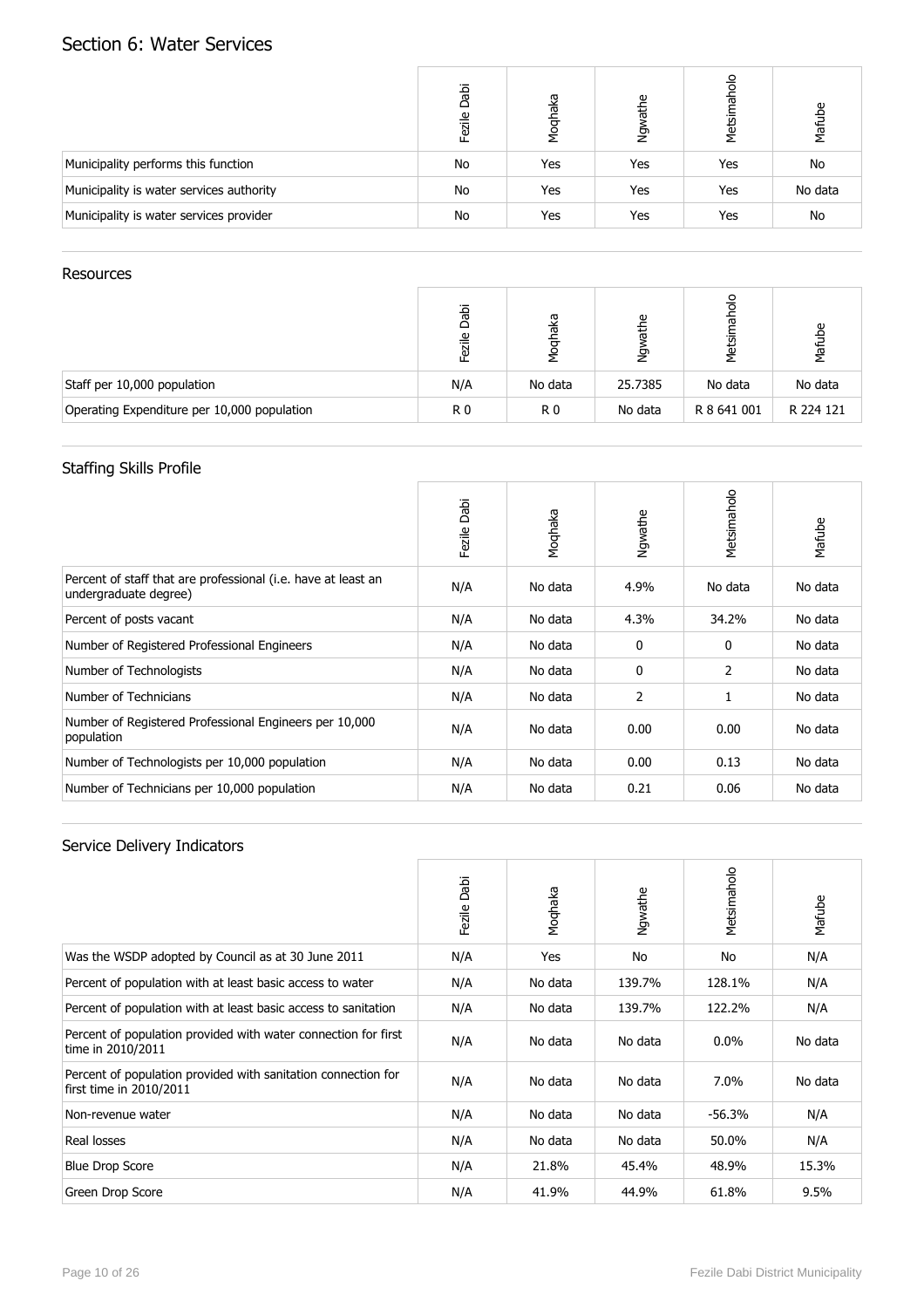# Section 7: Electricity and Gas Reticulation

| Municipality performs this function | Dabi<br>ezile | ভূ<br>Ø<br>Μoq | ഉ<br>节<br>έş | ᢛ<br>Metsir | ള്<br>Mafu |
|-------------------------------------|---------------|----------------|--------------|-------------|------------|
| Electricity                         | No            | Yes            | Yes          | Yes         | No         |
| Street lighting                     | No            | Yes            | Yes          | Yes         | No         |

#### **Resources**

|                                             | Dabi<br>Fezile | haka<br>ᡖ<br>ğ | Φ<br>Ξ  | 응<br><u>ই</u><br>Σ | Φ<br>Mafut   |
|---------------------------------------------|----------------|----------------|---------|--------------------|--------------|
| Staff per 10,000 population                 | N/A            | 3.5772         | 2.9415  | 2.5864             | No data      |
| Operating Expenditure per 10,000 population | R0             | R <sub>0</sub> | No data | R 9 012 337        | R 11 780 682 |

## Staffing Skills Profile

|                                                                                        | Dabi<br>Fezile | Moqhaka      | Ngwathe      | Metsimaholo | Mafube  |
|----------------------------------------------------------------------------------------|----------------|--------------|--------------|-------------|---------|
| Percent of staff that are professional (i.e. have at least an<br>undergraduate degree) | N/A            | $0.0\%$      | 28.6%        | 2.5%        | No data |
| Percent of posts vacant                                                                | N/A            | 39.6%        | 3.4%         | 61.9%       | No data |
| Number of Registered Professional Engineers                                            | N/A            |              | $\mathbf{0}$ | 1           | No data |
| Number of Technologists                                                                | N/A            | $\mathbf{0}$ | 0            | 0           | No data |
| Number of Technicians                                                                  | N/A            |              | 2            | 0           | No data |
| Number of Registered Professional Engineers per 10,000<br>population                   | N/A            | 0.06         | 0.00         | 0.06        | No data |
| Number of Technologists per 10,000 population                                          | N/A            | 0.00         | 0.00         | 0.00        | No data |
| Number of Technicians per 10,000 population                                            | N/A            | 0.06         | 0.21         | 0.00        | No data |

|                                                                             | Dabi<br>Fezile | Moqhaka | athe<br>Мау<br>Х | Metsimaholo | Mafube |
|-----------------------------------------------------------------------------|----------------|---------|------------------|-------------|--------|
| Percent of population that has access to electricity                        | N/A            | 14.7%   | 139.7%           | 20.7%       | N/A    |
| Total number of new electricity connection points delivered in<br>2010/2011 | N/A            | 196     | No data          | 454         | N/A    |
| Metering efficiency for electricity                                         | N/A            | 85.9%   | No data          | 100%        | N/A    |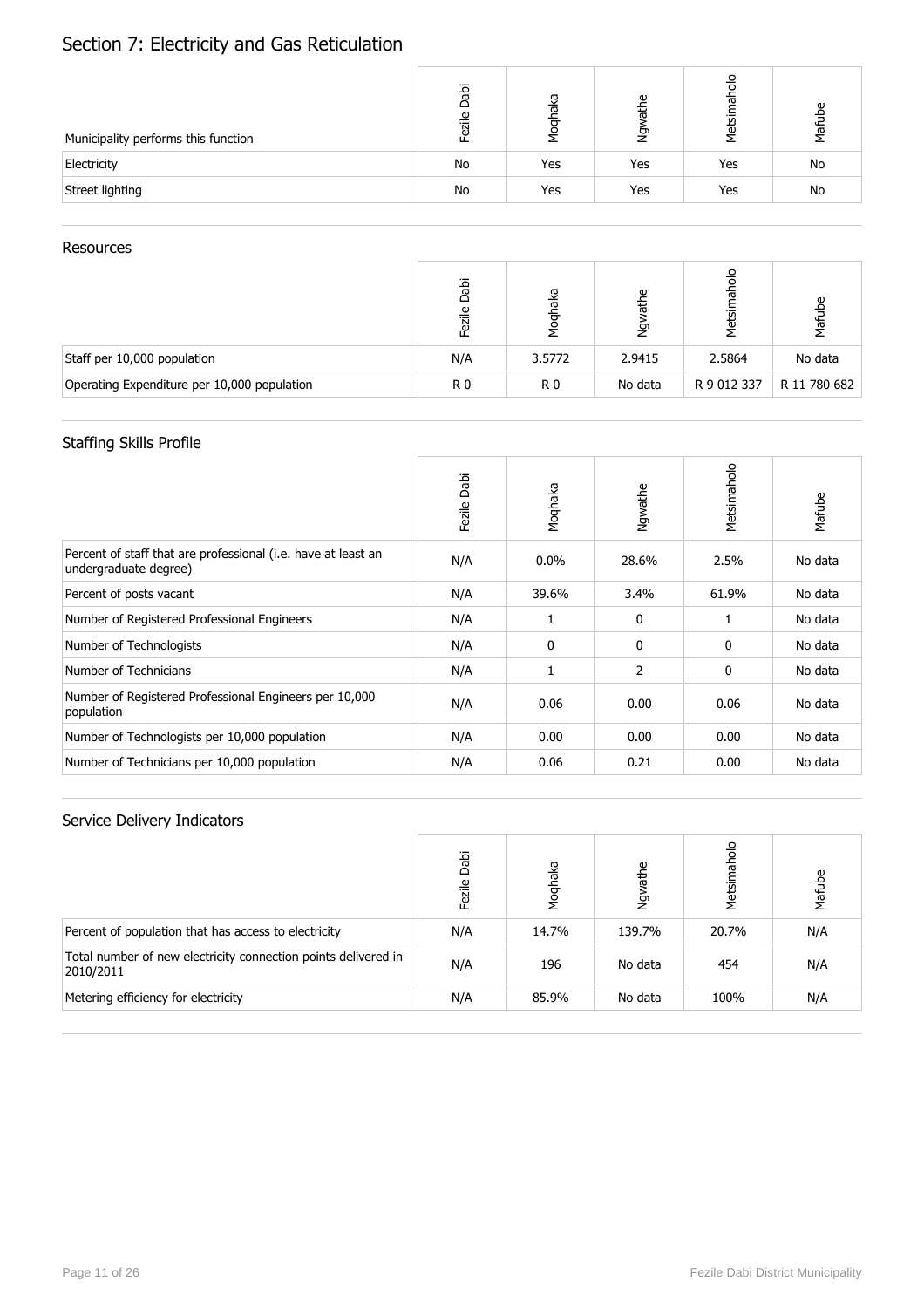# Section 8: Municipal Transport

| Municipality performs this function | Dabi<br>Fezile | Moqhaka | athe<br>δ× | Metsimaholo | Mafube |
|-------------------------------------|----------------|---------|------------|-------------|--------|
| Municipal public transport          | No             | No      | No         | No          | No     |
| Municipal airports                  | No             | No      | Yes        | No          | No     |
| Pontoons, ferries and harbours      | No             | No      | No         | No          | No     |

### Resources

|                                             | Dabi<br>zile   | aka<br>ह<br>Σ  | Φ<br>节<br>ġ | ᠊ᢛ<br>Metsin | Mafube         |
|---------------------------------------------|----------------|----------------|-------------|--------------|----------------|
| Staff per 10,000 population                 | N/A            | N/A            | No data     | N/A          | No data        |
| Operating Expenditure per 10,000 population | R <sub>0</sub> | R <sub>0</sub> | No data     | R0           | R <sub>0</sub> |

## Staffing Skills Profile

|                                                                                        | Dabi<br>Fezile | Moqhaka | Ngwathe      | Metsimaholo | Mafube  |
|----------------------------------------------------------------------------------------|----------------|---------|--------------|-------------|---------|
| Percent of staff that are professional (i.e. have at least an<br>undergraduate degree) | N/A            | N/A     | No data      | N/A         | No data |
| Is this municipality the transport authority?                                          | N/A            | N/A     | No           | N/A         | No data |
| Percent of posts vacant                                                                | N/A            | N/A     | No data      | N/A         | No data |
| Number of Registered Professional Engineers                                            | N/A            | N/A     | 0            | N/A         | No data |
| Number of Technologists                                                                | N/A            | N/A     | $\mathbf{0}$ | N/A         | No data |
| Number of Technicians                                                                  | N/A            | N/A     | No data      | N/A         | No data |
| Number of Registered Planners                                                          | N/A            | N/A     | No data      | N/A         | No data |
| Number of Registered Professional Engineers per 10,000<br>population                   | N/A            | N/A     | 0.00         | N/A         | No data |
| Number of Technologists per 10,000 population                                          | N/A            | N/A     | 0.00         | N/A         | No data |
| Number of Technicians per 10,000 population                                            | N/A            | N/A     | No data      | N/A         | No data |
| Number of Registered Planners per 10,000 population                                    | N/A            | N/A     | No data      | N/A         | No data |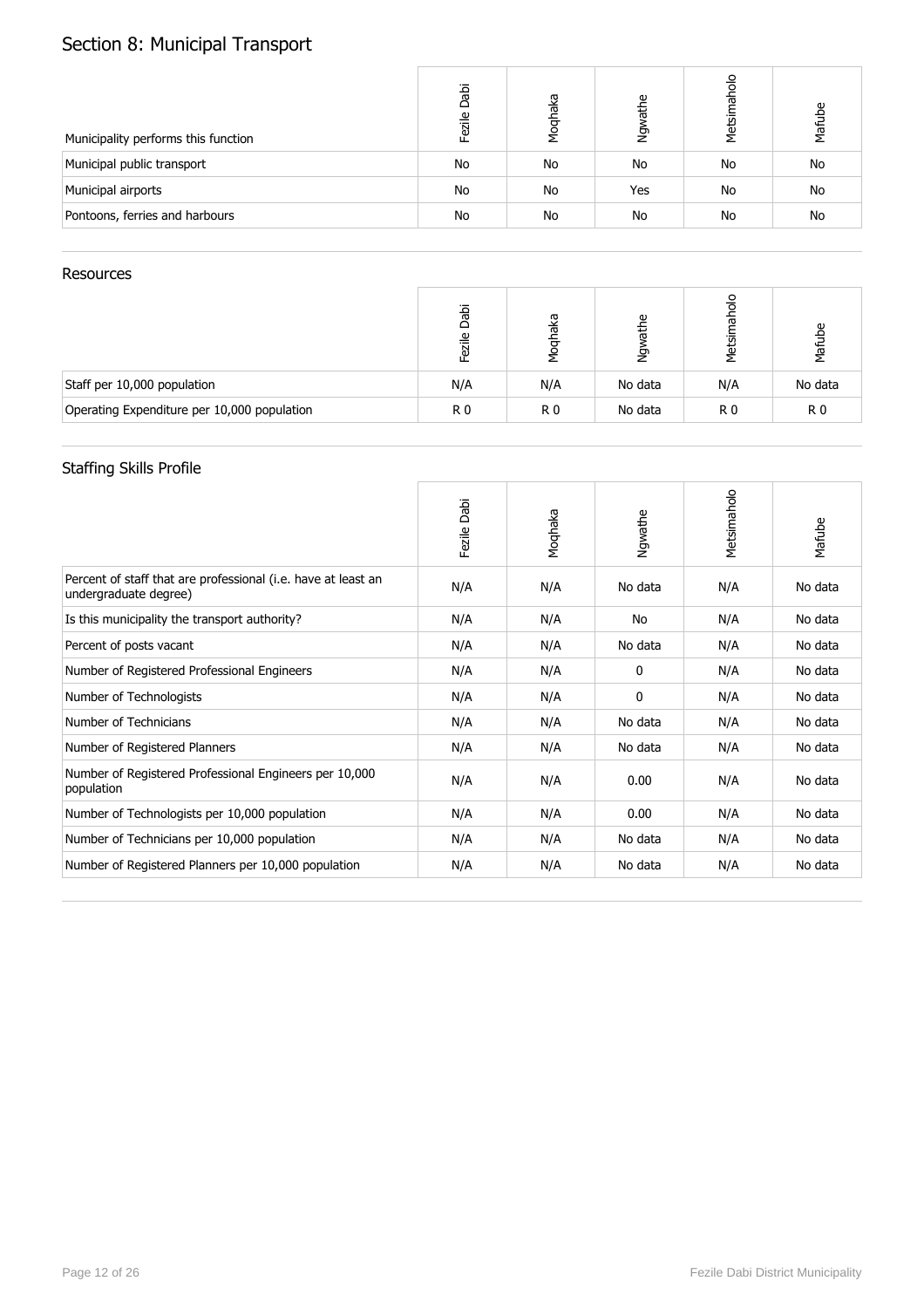# Section 9: Waste Management

| Municipality performs this function | Dabi<br>Fezile | Moqhaka | athe<br>$\sum_{i=1}^{n}$ | Metsimaholo | Mafube    |
|-------------------------------------|----------------|---------|--------------------------|-------------|-----------|
| Refuse removal                      | No             | Yes     | Yes                      | Yes         | No        |
| Refuse dumps/solid waste disposal   | No             | Yes     | Yes                      | Yes         | No        |
| Cleansing                           | No             | Yes     | Yes                      | Yes         | <b>No</b> |

#### **Resources**

|                                                        | Dabi<br>Fezile | Moqhaka        | Ngwathe | Metsimaholo | Mafube    |
|--------------------------------------------------------|----------------|----------------|---------|-------------|-----------|
| Staff per 10,000 population                            | N/A            | 4.6914         | No data | 7.3711      | No data   |
| Operating Expenditure per 10,000 population            | R <sub>0</sub> | R <sub>0</sub> | No data | R 1 605 025 | <b>R0</b> |
| Does the municipality have by-laws in place            | N/A            | Yes            | Yes     | No          | No data   |
| By-laws enforced $-$ urban (yes/no)                    | N/A            | No data        | Yes     | No data     | No data   |
| By-laws enforced $-$ rural (yes/no)                    | N/A            | No data        | Yes     | No data     | No data   |
| Self-assessment of how well by-laws are being enforced | N/A            | No data        | Good    | No data     | No data   |

## Staffing Skills Profile

|                                                                                        | Dabi<br>Fezile | Moqhaka      | Ngwathe | Metsimaholo | Mafube  |
|----------------------------------------------------------------------------------------|----------------|--------------|---------|-------------|---------|
| Percent of staff that are professional (i.e. have at least an<br>undergraduate degree) | N/A            | $0.0\%$      | No data | $0.9\%$     | No data |
| Percent of posts vacant                                                                | N/A            | 48.1%        | No data | 28.3%       | No data |
| Number of Professional Engineers                                                       | N/A            | 0            | No data | 0           | No data |
| Number of Technologists                                                                | N/A            | $\mathbf{0}$ | No data | 0           | No data |
| Number of Technicians                                                                  | N/A            | 0            | No data | 0           | No data |
| Number of Registered Professional Engineers per 10,000<br>population                   | N/A            | 0.00         | No data | 0.00        | No data |
| Number of Technologists per 10,000 population                                          | N/A            | 0.00         | No data | 0.00        | No data |
| Number of Technicians per 10,000 population                                            | N/A            | 0.00         | No data | 0.00        | No data |

|                                                                                                     | Dabi<br>Fezile | Moqhaka | Ngwathe | Metsimaholo | Mafube |
|-----------------------------------------------------------------------------------------------------|----------------|---------|---------|-------------|--------|
| Does the municipality have an approved Integrated Waste<br>Management Plan (IWMP)                   | N/A            | Yes     | No      | No          | N/A    |
| Percent of population eligible for weekly kerbside collection<br>that receive this level of service | N/A            | 100%    | No data | 80.0%       | N/A    |
| Percent of municipal-owned landfill sites that are registered<br>according to ECA and Waste Act     | N/A            | 66.7%   | No data | 100%        | N/A    |
| Percent of waste recycled                                                                           | N/A            | 10.0%   | No data | 10.0%       | N/A    |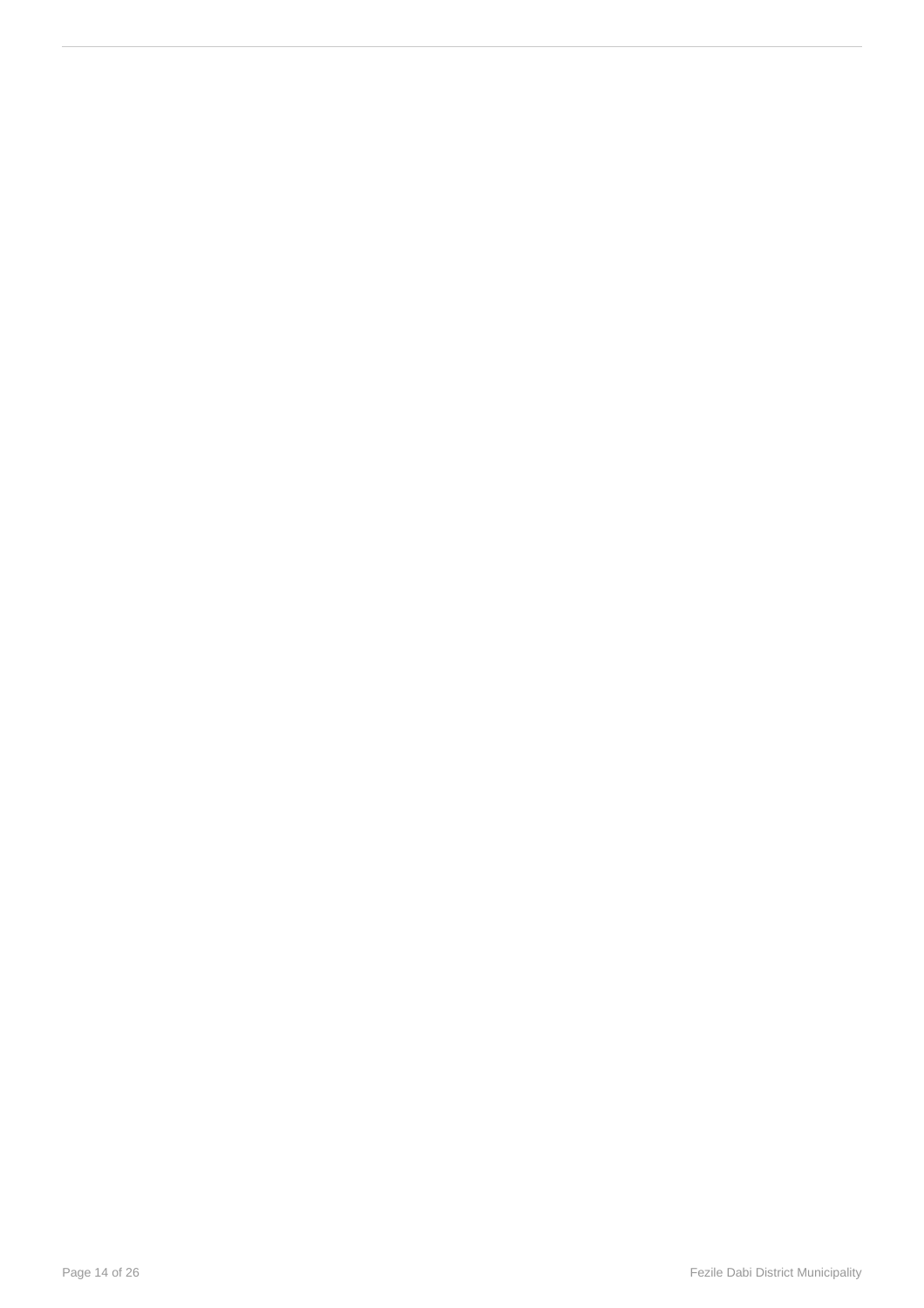# Section 10: Roads and Stormwater Systems

| Municipality performs this function                 | Dabi<br>Fezile | Moqhaka | athe<br>ðΜ | aholo<br>Metsir | Mafube |
|-----------------------------------------------------|----------------|---------|------------|-----------------|--------|
| Municipal roads                                     | No             | Yes     | Yes        | Yes             | No     |
| Stormwater systems in built-up areas                | No             | Yes     | Yes        | Yes             | No     |
| Municipality performs the 'District' roads function | No             | No      | No         | Yes             | No     |

#### **Resources**

|                                             | Dabi<br>zile   | eyei<br><b>Mod</b> | athe<br><u>وا</u> | त्त<br>Metsir | Mafube         |
|---------------------------------------------|----------------|--------------------|-------------------|---------------|----------------|
| Staff per 10,000 population                 | N/A            | 2.8148             | No data           | 3.8149        | No data        |
| Operating Expenditure per 10,000 population | R <sub>0</sub> | R <sub>0</sub>     | No data           | R 3 067 413   | R <sub>0</sub> |

### Staffing Skills Profile

|                                                                                        | Dabi<br>Fezile | Moqhaka | Ngwathe | Metsimaholo | Mafube  |
|----------------------------------------------------------------------------------------|----------------|---------|---------|-------------|---------|
| Percent of staff that are professional (i.e. have at least an<br>undergraduate degree) | N/A            | 4.2%    | No data | 1.7%        | No data |
| Percent of posts vacant                                                                | N/A            | 70.0%   | No data | 25.3%       | No data |
| Number of Registered Professional Engineers                                            | N/A            | 0       | No data | 0           | No data |
| Number of Technologists                                                                | N/A            | 0       | 0       | 2           | No data |
| Number of Technicians                                                                  | N/A            | 2       | No data | 1           | No data |
| Number of Registered Planners                                                          | N/A            | 0       | No data | 0           | No data |
| Number of Registered Professional Engineers per 10,000<br>population                   | N/A            | 0.00    | No data | 0.00        | No data |
| Number of Technologists per 10,000 population                                          | N/A            | 0.00    | 0.00    | 0.13        | No data |
| Number of Technicians per 10,000 population                                            | N/A            | 0.12    | No data | 0.06        | No data |
| Number of Registered Planners per 10,000 population                                    | N/A            | 0.00    | No data | 0.00        | No data |

|                                                                  | iqec<br>Fezile | ्र<br>ত | G)<br>త్తా<br>2 | Metsir | Maful |
|------------------------------------------------------------------|----------------|---------|-----------------|--------|-------|
| Do you monitor roads conditions for your paved roads?            | N/A            | Yes     | Yes             | Yes    | N/A   |
| If yes, what is the % paved roads that are 'very good' or 'good' | N/A            | 11.0%   | 50.0%           | 69.0%  | N/A   |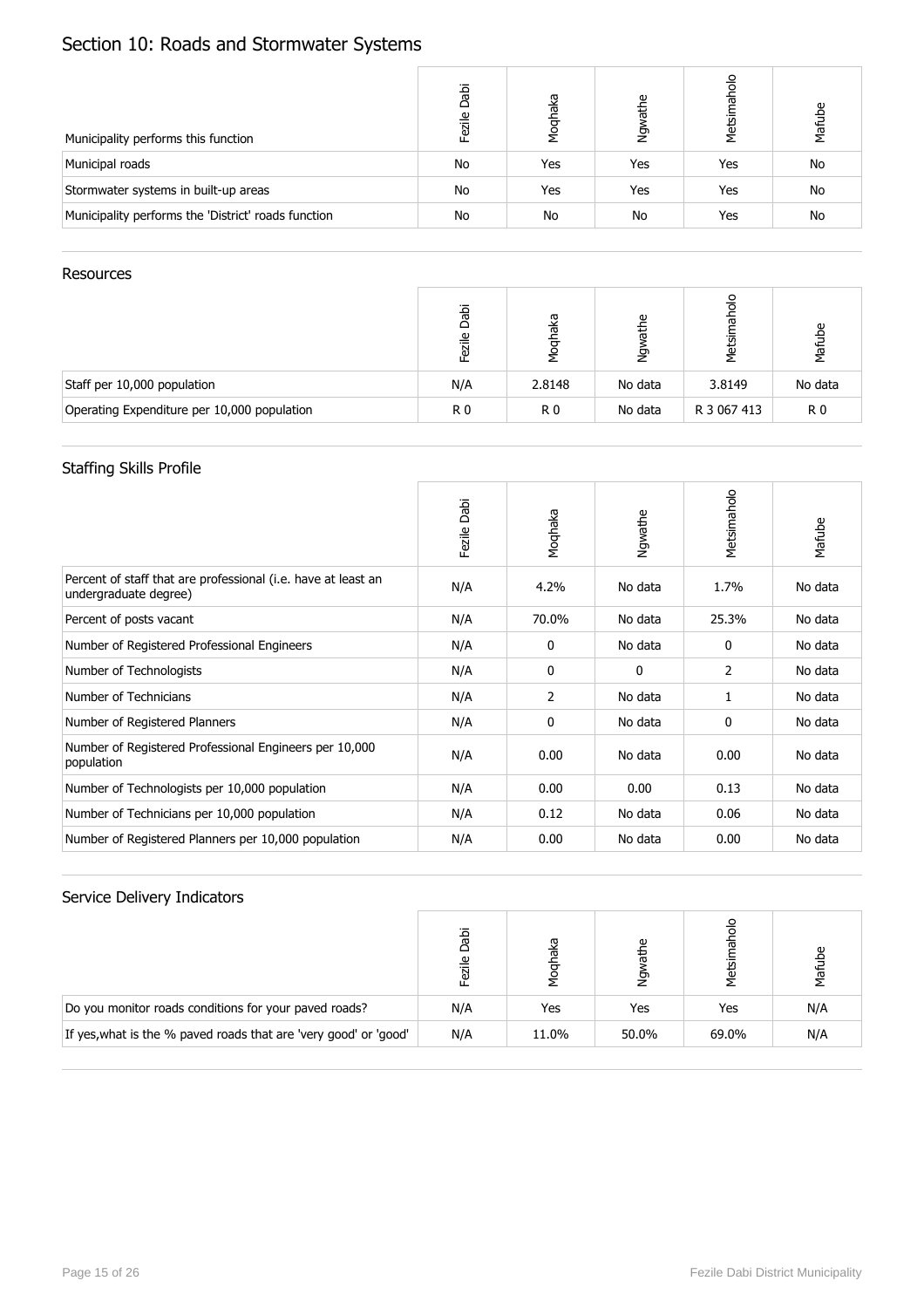# Section 11: Community and Social Services

| Municipality performs this function                                       | Fezile Dabi | Moqhaka   | Ngwathe   | Metsimaholo | Mafube    |
|---------------------------------------------------------------------------|-------------|-----------|-----------|-------------|-----------|
| Beaches and amusement facilities: Regulation & facilitation               | No          | <b>No</b> | Yes       | Yes         | <b>No</b> |
| Beaches and amusement facilities: Service provision                       | No          | <b>No</b> | <b>No</b> | No          | <b>No</b> |
| Local amenities: Regulation & facilitation                                | No          | No        | Yes       | Yes         | No        |
| Local amenities: Service provision                                        | No          | <b>No</b> | <b>No</b> | Yes         | <b>No</b> |
| Local sports facilities: Regulation & facilitation                        | No          | No        | Yes       | Yes         | No        |
| Local sports facilities: Service provision                                | No          | No        | No        | Yes         | <b>No</b> |
| Municipal parks and recreation: Regulation & facilitation                 | No          | No        | Yes       | Yes         | No        |
| Municipal parks and recreation: Service provision                         | No          | <b>No</b> | <b>No</b> | Yes         | <b>No</b> |
| Public places: Regulation & facilitation                                  | No          | <b>No</b> | Yes       | Yes         | <b>No</b> |
| Public places: Service provision                                          | <b>No</b>   | <b>No</b> | <b>No</b> | Yes         | <b>No</b> |
| Child care facilities: Regulation & facilitation                          | No          | <b>No</b> | Yes       | No          | <b>No</b> |
| Child care facilities: Service provision                                  | No          | No        | No        | No          | No        |
| Cemeteries, funeral parlours and crematoria: Regulation &<br>facilitation | <b>No</b>   | <b>No</b> | Yes       | Yes         | <b>No</b> |
| Cemeteries, funeral parlours and crematoria: Service provision            | No          | No        | No        | Yes         | No        |
| Libraries: Regulation & facilitation                                      | No          | No        | Yes       | <b>No</b>   | No        |
| Libraries: Service provision                                              | No          | <b>No</b> | <b>No</b> | Yes         | <b>No</b> |
| Museums: Regulation & facilitation                                        | No          | No        | Yes       | No          | <b>No</b> |
| Museums: Service provision                                                | No          | <b>No</b> | <b>No</b> | <b>No</b>   | <b>No</b> |

### Resources

|                                             | Jabi<br>zile   | eyei           | ω<br>흉<br>ğ | $\circ$<br>᠊ᢛ<br>Metsi | Mafube    |
|---------------------------------------------|----------------|----------------|-------------|------------------------|-----------|
| Staff per 10,000 population                 | N/A            | N/A            | 5.6730      | 0.0000                 | N/A       |
| Operating Expenditure per 10,000 population | R <sub>0</sub> | R <sub>0</sub> | No data     | R 1 699 944            | R 257 069 |

## Staffing Skills Profile

|                                                                                        | Dabi<br>≗<br>Fezi | iaka<br>Noql | athe<br>Νgν | 응<br>Metsi | Mafube |
|----------------------------------------------------------------------------------------|-------------------|--------------|-------------|------------|--------|
| Percent of staff that are professional (i.e. have at least an<br>undergraduate degree) | N/A               | N/A          | No data     | Error      | N/A    |
| Percent of posts vacant                                                                | N/A               | N/A          | 34.1%       | 51.0%      | N/A    |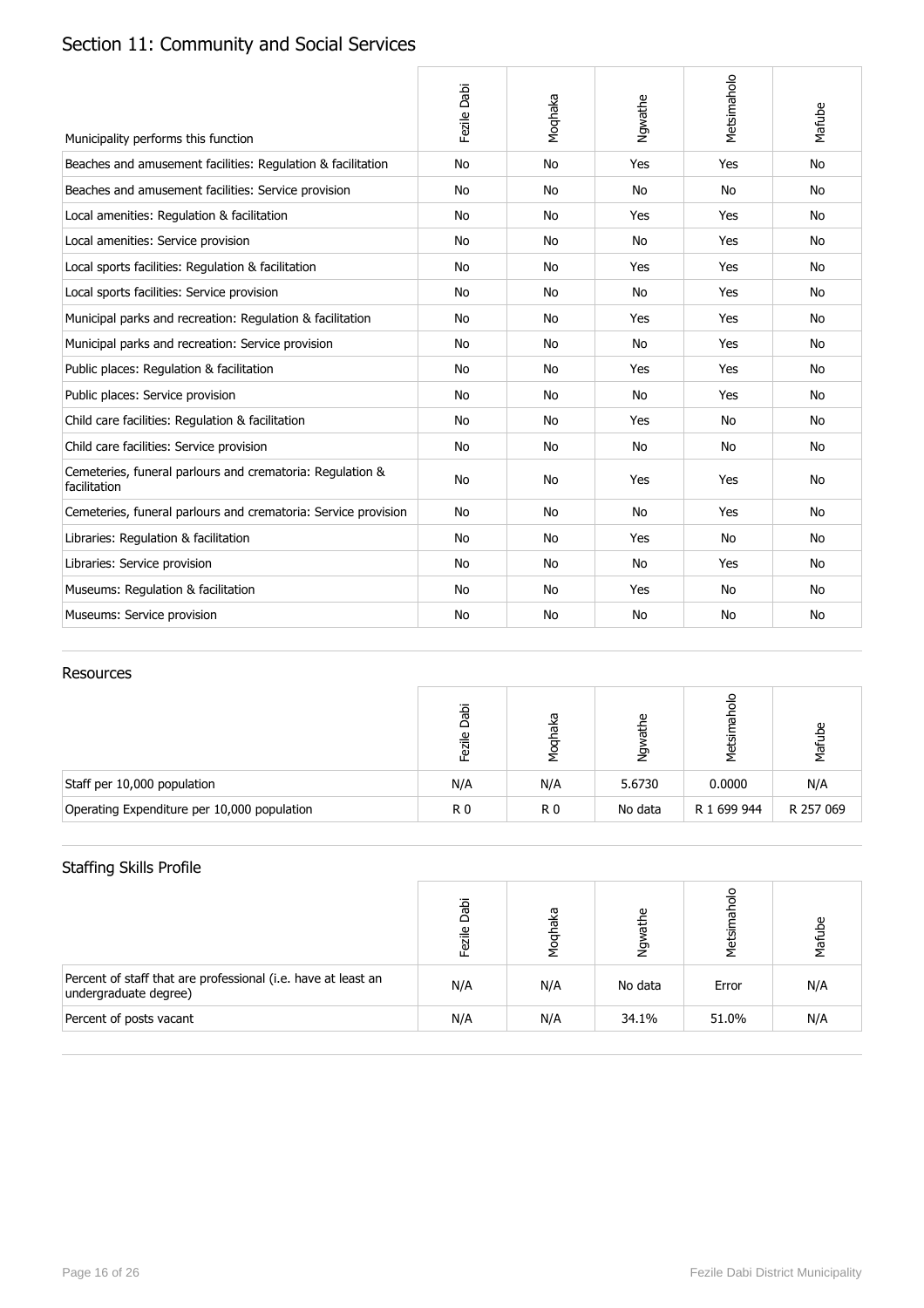|                                                   | Dabi<br>$\overline{\mathsf{v}}$<br>Ī | eyel<br>Σg | Φ<br>节<br>έ | olorla<br>Metsir | Φ<br>Mafut |
|---------------------------------------------------|--------------------------------------|------------|-------------|------------------|------------|
| Number of sports facilities per 10,000 population | N/A                                  | N/A        | No data     | 0.45             | N/A        |
| Total area of all public space                    | N/A                                  | N/A        | No data     | $0 \text{ km}$ 2 | N/A        |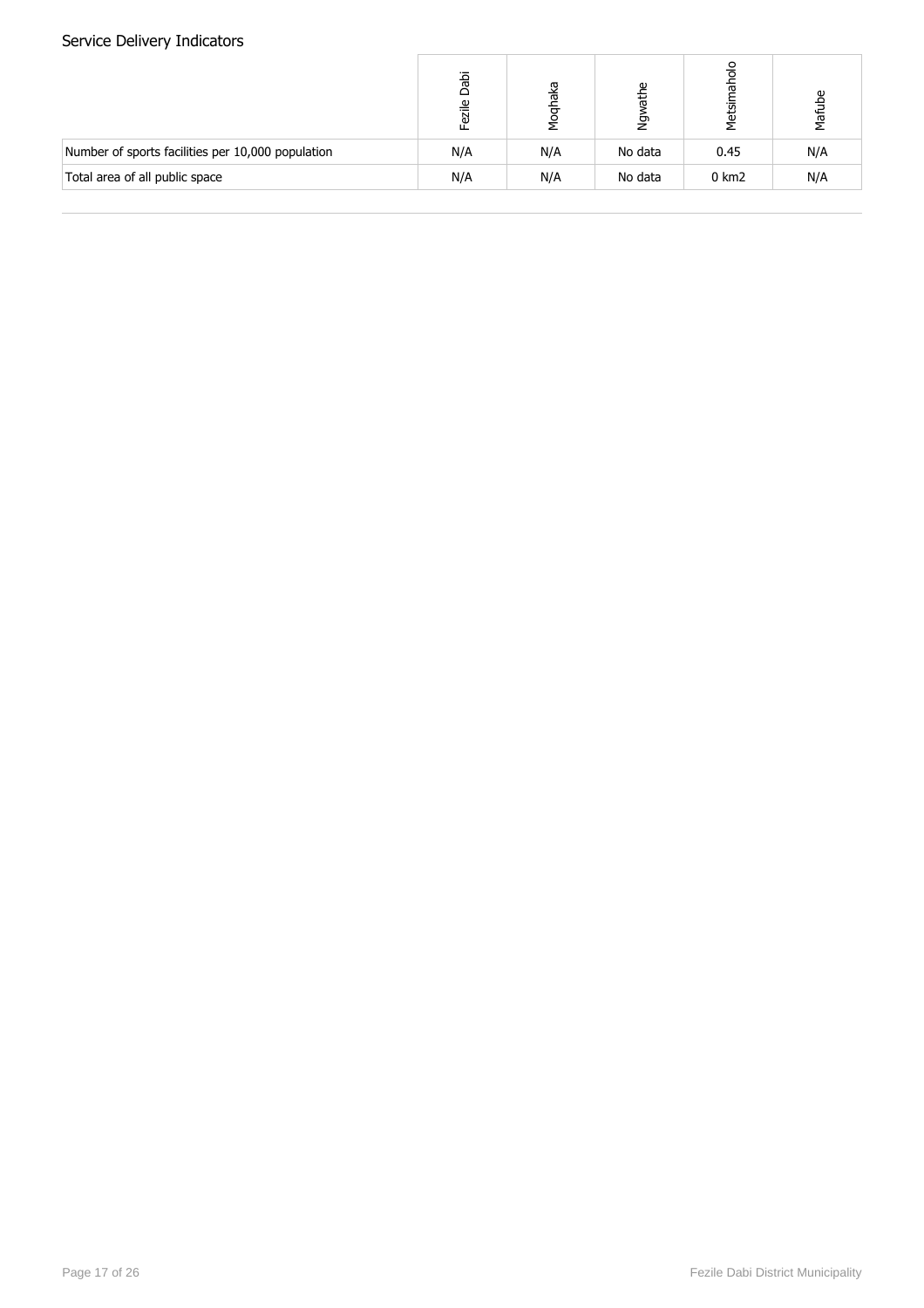# Section 12: Planning and Development

| Municipality performs this function           | Dabi<br>Fezile | Moqhaka | athe<br>Ngw | Metsimaholo | Mafube    |
|-----------------------------------------------|----------------|---------|-------------|-------------|-----------|
| Municipal planning                            | No             | No      | Yes         | Yes         | <b>No</b> |
| Building regulations                          | No             | Yes     | Yes         | Yes         | <b>No</b> |
| Land-use management                           | No             | Yes     | Yes         | Yes         | <b>No</b> |
| Property development (non-municipal property) | No             | Yes     | Yes         | <b>No</b>   | <b>No</b> |

#### Resources

|                                             | Dabi<br>ezile | eyei<br>চ<br>ম | ω<br>ㅎ<br>έş | 응<br>ᢛ<br>·எ<br>tij<br>N | Mafube         |
|---------------------------------------------|---------------|----------------|--------------|--------------------------|----------------|
| Staff per 10,000 population                 | N/A           | 13.1945        | No data      | 1.4872                   | No data        |
| Operating Expenditure per 10,000 population | R0            | R0             | No data      | R <sub>0</sub>           | R <sub>0</sub> |

## Staffing Skills Profile

|                                                                                        | Dabi<br>Fezile | Moqhaka      | Ngwathe | Metsimaholo | Mafube  |
|----------------------------------------------------------------------------------------|----------------|--------------|---------|-------------|---------|
| Percent of staff that are professional (i.e. have at least an<br>undergraduate degree) | N/A            | $0.4\%$      | No data | 17.4%       | No data |
| Percent of posts vacant                                                                | N/A            | 20.9%        | No data | 30.0%       | No data |
| Number of Registered Planners                                                          | N/A            | $\mathbf{0}$ | No data | 0           | No data |
| Number of Building Inspectors                                                          | N/A            | N/A          | No data | 5           | N/A     |
| Number of Registered Planners per 10,000 population                                    | N/A            | 0.00         | No data | 0.00        | No data |
| Number of per 10,000 population                                                        | N/A            | N/A          | No data | 0.32        | N/A     |

|                                                              | Dabi<br>Fezile | Moqhaka | Ngwathe | Metsimaholo | Mafube  |
|--------------------------------------------------------------|----------------|---------|---------|-------------|---------|
| Percent of building plans submitted that were approved in FY | N/A            | N/A     | No data | 91.6%       | N/A     |
| Average time taken to approve building plans (days)          | N/A            | N/A     | No data | 30          | N/A     |
| Does the municipality have approved IDP?                     | N/A            | Yes     | Yes     | Yes         | No data |
| Does the municipality have approved SDF?                     | N/A            | Yes     | No      | Yes         | No data |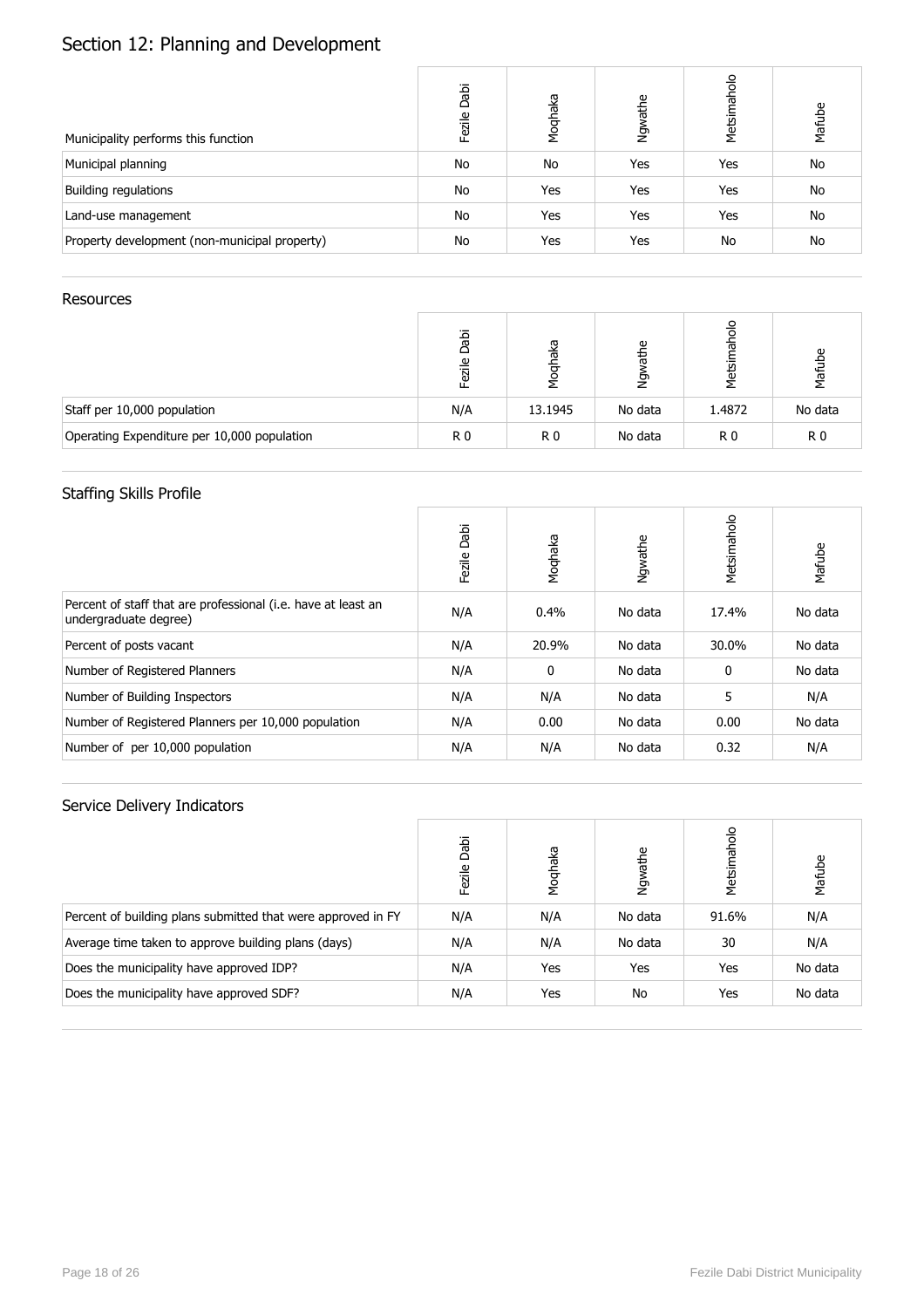# Section 13: Emergency Services

| Municipality performs this function | Dabi<br>Fezile | Moqhaka | Ngwathe | Metsimaholo | Mafube    |
|-------------------------------------|----------------|---------|---------|-------------|-----------|
| Fire fighting                       | Yes            | Yes     | Yes     | Yes         | No        |
| Rescue services                     | No             | Yes     | Yes     | Yes         | No        |
| Disaster management                 | Yes            | Yes     | Yes     | Yes         | No        |
| Ambulance services                  | No             | No      | Yes     | <b>No</b>   | <b>No</b> |

### Resources

|                                             | Dabi<br>₾<br>ā | iaka<br>ত<br>মৃ | ω<br>节<br>ğ | ᢛ<br>Metsir | ്മ<br>Mafut    |
|---------------------------------------------|----------------|-----------------|-------------|-------------|----------------|
| Staff per 10,000 population                 | 0.3797         | 1.2315          | 1.6809      | 1.6165      | No data        |
| Operating Expenditure per 10,000 population | R <sub>0</sub> | R0              | No data     | R 558 523   | R <sub>0</sub> |

## Staffing Skills Profile

|                                                                                        | Dabi<br>Fezile | Moqhaka        | Ngwathe | Metsimaholo | Mafube  |
|----------------------------------------------------------------------------------------|----------------|----------------|---------|-------------|---------|
| Percent of staff that are professional (i.e. have at least an<br>undergraduate degree) | 11.1%          | 33.3%          | No data | $0.0\%$     | No data |
| Percent of posts vacant                                                                | 25.0%          | 63.2%          | 46.7%   | 32.4%       | No data |
| Number of firefighters                                                                 | 13             | 19             | No data | 25          | N/A     |
| Number of fire trucks and specialised emergency vehicles                               | 3              | $\overline{7}$ | No data | 3           | N/A     |
| Number of fire stations                                                                | 1              | 1              | No data | 1           | N/A     |
| Number of ambulances                                                                   | N/A            | N/A            | No data | N/A         | N/A     |
| Number of firefighters per 10,000 population                                           | 0.27           | 1.11           | No data | 1.62        | N/A     |
| Number of fire trucks and specialised emergency vehicles per<br>10,000 population      | 0.06           | 0.41           | No data | 0.19        | N/A     |
| Number of fire stations per 10,000 population                                          | 0.02           | 0.06           | No data | 0.06        | N/A     |
| Number of ambulances per 10,000 population                                             | N/A            | N/A            | No data | N/A         | N/A     |

|                                                             | ideo<br>$\mathbf{\Omega}$<br>Fezi | аkа   | ω<br>ㅎ<br>Σā | å<br>Metsi | Mafu |
|-------------------------------------------------------------|-----------------------------------|-------|--------------|------------|------|
| Percent of fire service calls responded to within 7 minutes | No data                           | 80.0% | No data      | 100%       | N/A  |
| Approved Disaster Management Plan                           | Yes                               | Yes   | Yes          | Yes        | N/A  |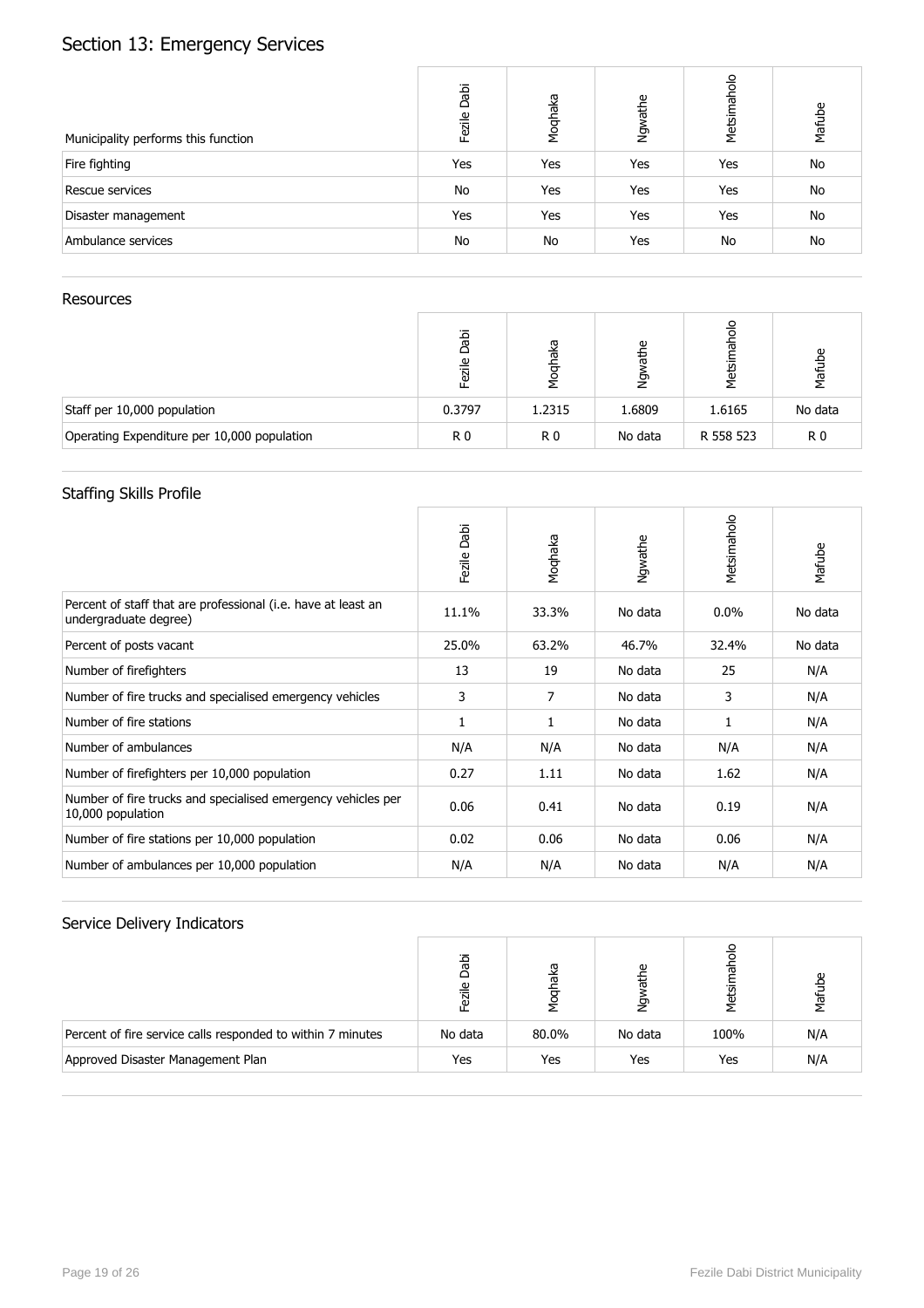# Section 14: Municipal Health

| Municipality performs this function                                                              | Fezile Dabi | Moqhaka   | Ngwathe   | Metsimaholo | Mafube    |
|--------------------------------------------------------------------------------------------------|-------------|-----------|-----------|-------------|-----------|
| Municipal health: Regulation & facilitation                                                      | No          | No        | <b>No</b> | No          | <b>No</b> |
| Municipal health: Service provision                                                              | Yes         | <b>No</b> | <b>No</b> | No          | <b>No</b> |
| Licensing and control of undertakings that sell food to the<br>public: Regulation & facilitation | No          | <b>No</b> | Yes       | No          | <b>No</b> |
| Licensing and control of undertakings that sell food to the<br>public: Service provision         | Yes         | <b>No</b> | <b>No</b> | No          | <b>No</b> |
| Noise pollution: Regulation & facilitation                                                       | No          | <b>No</b> | No        | No          | No        |
| Noise pollution: Service provision                                                               | No          | <b>No</b> | No        | No          | No        |
| Pounds: Regulation & facilitation                                                                | No          | No        | No        | No          | No        |
| Pounds: Service provision                                                                        | <b>No</b>   | No        | <b>No</b> | No          | No        |
| Accommodation, care and burial of animals: Regulation &<br>facilitation                          | No          | <b>No</b> | <b>No</b> | <b>No</b>   | No        |
| Accommodation, care and burial of animals: Service provision                                     | No          | No        | No        | No          | No        |
| Licensing of dogs: Regulation & facilitation                                                     | No          | No        | No        | No          | No        |
| Licensing of dogs: Service provision                                                             | No          | No        | No        | <b>No</b>   | No        |

### Resources

|                                             | Dabi<br>$\overline{\mathsf{v}}$<br>ā | œ<br>ᄛ | Φ<br>节<br>g | 응<br>᠊ᢐ<br>Metsir | Mafube         |
|---------------------------------------------|--------------------------------------|--------|-------------|-------------------|----------------|
| Staff per 10,000 population                 | 0.4430                               | N/A    | No data     | N/A               | No data        |
| Operating Expenditure per 10,000 population | R <sub>0</sub>                       | R0     | No data     | R <sub>0</sub>    | R <sub>0</sub> |

## Staffing Skills Profile

|                         | ○<br>ω | ᠬᠣ<br>ᢛ | ω<br>ᠳ<br>⇁<br>∠ | $\circ$<br>G<br><b>ក</b><br>ಕ | 눉       |
|-------------------------|--------|---------|------------------|-------------------------------|---------|
| Percent of posts vacant | 19.2%  | N/A     | No data          | N/A                           | No data |

|                                                                                   | $\Omega$<br>ω | ᢐ   | ω<br>₽  | τ   |     |
|-----------------------------------------------------------------------------------|---------------|-----|---------|-----|-----|
| Percent of licensed food handling facilities that were inspected<br>during the FY | No data       | N/A | No data | N/A | N/A |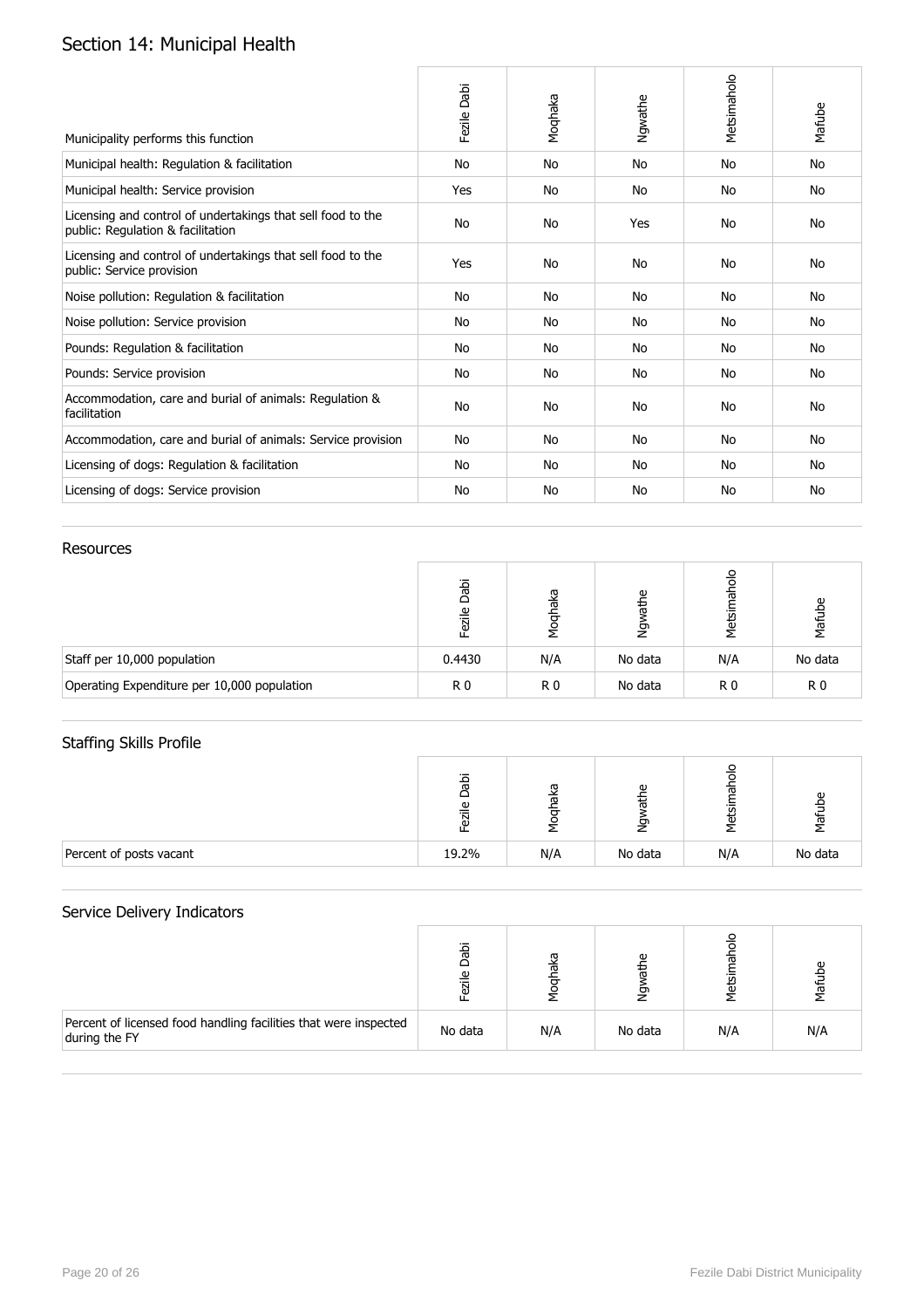# Section 15: Primary Health Care

| Municipality performs this function | σ<br>Φ | ᢐ<br>ത | O) |    |           |
|-------------------------------------|--------|--------|----|----|-----------|
| Primary Health Care                 | No     | No     | No | No | <b>No</b> |

#### **Resources**

|                                             | Dabi<br>ezile  | laka<br>Moq    | Φ<br>칢<br>έş | त<br>ne<br>Ne | Mafube         |
|---------------------------------------------|----------------|----------------|--------------|---------------|----------------|
| Staff per 10,000 population                 | N/A            | No data        | No data      | No data       | No data        |
| Operating Expenditure per 10,000 population | R <sub>0</sub> | R <sub>0</sub> | No data      | R0            | R <sub>0</sub> |

## Staffing Skills Profile

|                                                                                        | Dabi<br>Fezile | Moqhaka | Ngwathe | Metsimaholo | Mafube  |
|----------------------------------------------------------------------------------------|----------------|---------|---------|-------------|---------|
| Percent of staff that are professional (i.e. have at least an<br>undergraduate degree) | N/A            | No data | No data | No data     | No data |
| Percent of posts vacant                                                                | N/A            | No data | No data | No data     | No data |
| Number of Nurses                                                                       | N/A            | No data | No data | No data     | No data |
| Number of Nurses per 10,000 population                                                 | N/A            | No data | No data | No data     | No data |

|                                                                                    |     | ᢐ<br>ᢐ | ω<br>욷 | ത<br>ъ | ൧<br>卮 |
|------------------------------------------------------------------------------------|-----|--------|--------|--------|--------|
| Number of community health care centres and clinics managed<br>by the municipality | N/A | N/A    | N/A    | N/A    | N/A    |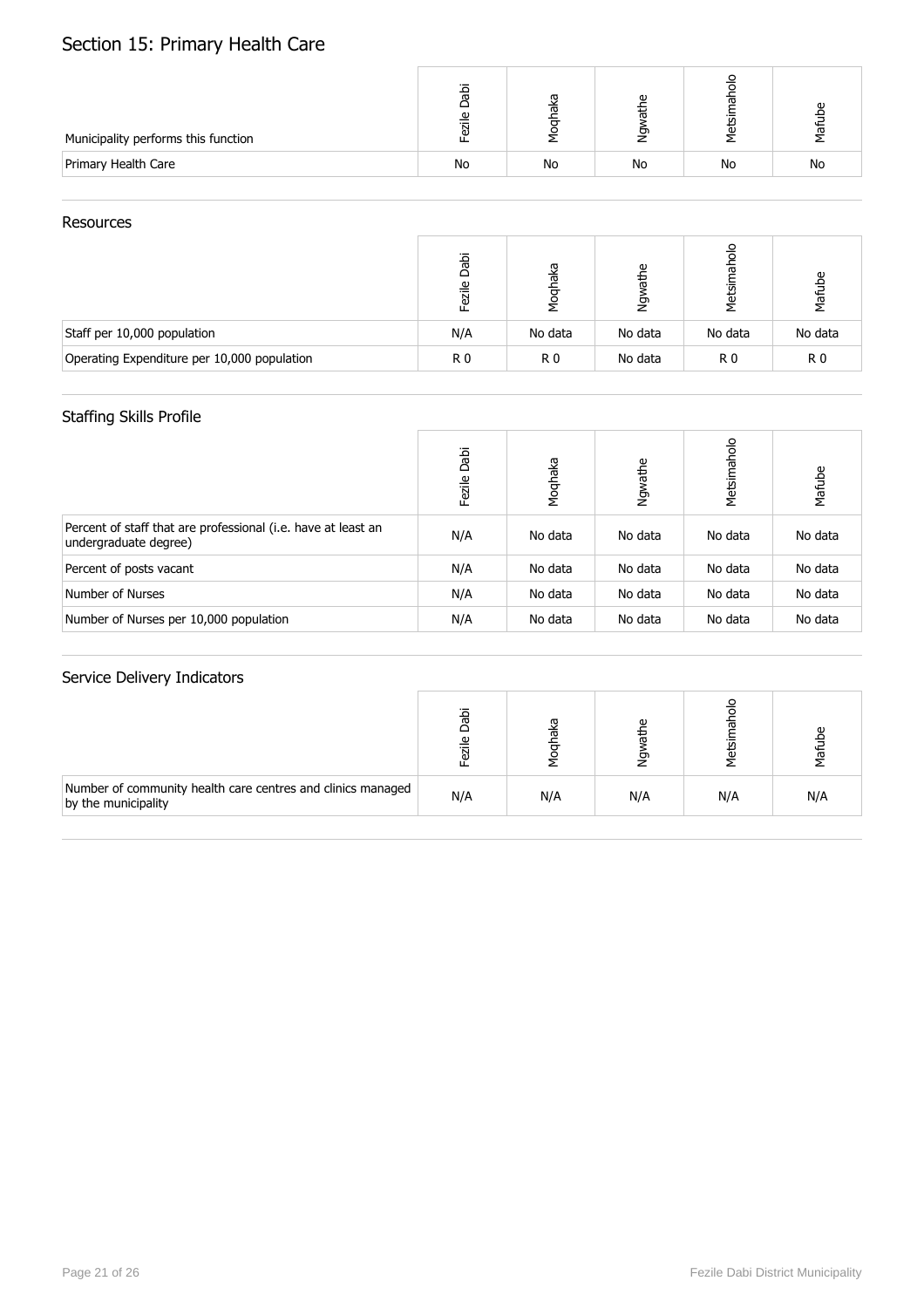# Section 16: Environmental Management

| Municipality performs this function | Dabi<br>Fezile | Moqhaka   | Ngwathe | Metsimaholo | Mafube    |
|-------------------------------------|----------------|-----------|---------|-------------|-----------|
| Environmental planning              | No             | <b>No</b> | No      | No          | No        |
| Bio-diversity management            | No             | <b>No</b> | No      | No          | No        |
| Climate change interventions        | No             | <b>No</b> | No      | No          | No        |
| Alternative energy planning         | No             | No        | No      | No          | No        |
| Air pollution                       | Yes            | <b>No</b> | Yes     | No          | <b>No</b> |

### Resources

|                                             | iqec<br>م      | ฐ<br>ত<br>ह | Φ<br>诘<br>έ | 응<br>᠊ᢛ<br>Metsi | ω<br>√āf |
|---------------------------------------------|----------------|-------------|-------------|------------------|----------|
| Staff per 10,000 population                 | 0.0633         | N/A         | No data     | No data          | No data  |
| Operating Expenditure per 10,000 population | R <sub>0</sub> | R0          | No data     | R <sub>0</sub>   | R0       |

### Staffing Skills Profile

|                                                                                        | Dabi<br>₾<br>Ī | eyei<br>ΣQ | athe<br>ΜĀ | Metsir  | Mafube  |
|----------------------------------------------------------------------------------------|----------------|------------|------------|---------|---------|
| Percent of staff that are professional (i.e. have at least an<br>undergraduate degree) | 100%           | N/A        | No data    | No data | No data |
| Percent of posts vacant                                                                | $0.0\%$        | N/A        | No data    | No data | No data |

|                                              | Dabi<br>Fezile | Moqhaka | Ngwathe | Metsimaholo | Mafube  |
|----------------------------------------------|----------------|---------|---------|-------------|---------|
| Does the municipality have by-laws in place? | No             | N/A     | No      | No data     | No data |
| Self-assessment of enforcement of by-laws?   | No data        | N/A     | No data | No data     | No data |
| Approved Environmetal Management Plan        | N/A            | N/A     | N/A     | N/A         | N/A     |
| Number of air quality monitoring stations    |                | N/A     | No data | N/A         | N/A     |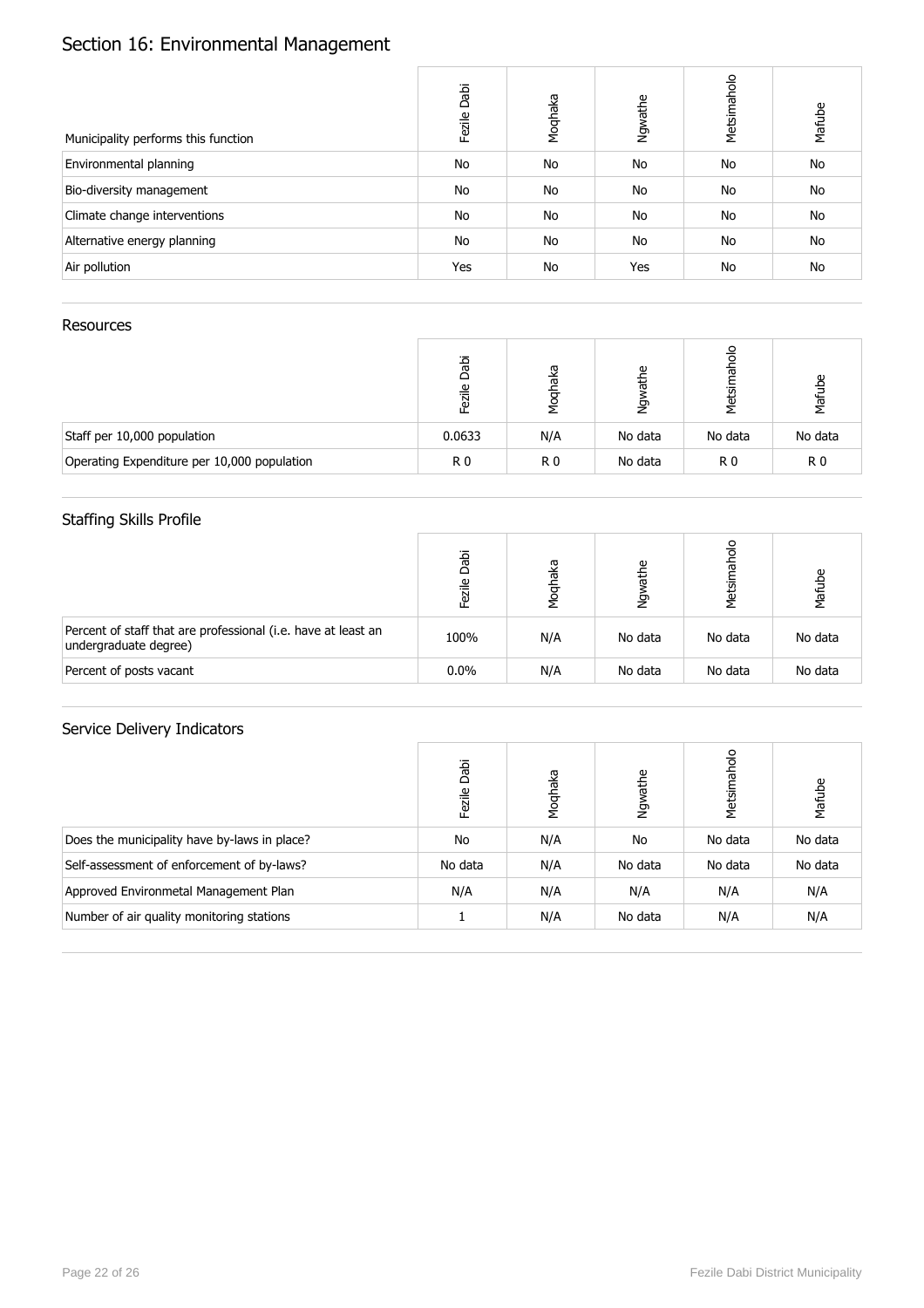# Section 17: Economic Development

| Municipality performs this function                                                         | Fezile Dabi | Moqhaka   | Ngwathe   | Metsimaholo | Mafube    |
|---------------------------------------------------------------------------------------------|-------------|-----------|-----------|-------------|-----------|
| Local tourism: Regulation & facilitation                                                    | <b>No</b>   | <b>No</b> | Yes       | <b>No</b>   | <b>No</b> |
| Local tourism: Service provision                                                            | Yes         | No        | No        | <b>No</b>   | No.       |
| Markets: Regulation & facilitation                                                          | <b>No</b>   | <b>No</b> | Yes       | No          | No.       |
| Markets: Service provision                                                                  | No          | No        | No        | No          | No        |
| Abattoirs: Regulation & facilitation                                                        | <b>No</b>   | <b>No</b> | Yes       | No          | <b>No</b> |
| Abattoirs: Service provision                                                                | <b>No</b>   | <b>No</b> | <b>No</b> | <b>No</b>   | No.       |
| Trading regulations: Regulation & facilitation                                              | No          | Yes       | Yes       | Yes         | No.       |
| Trading regulations: Service provision                                                      | <b>No</b>   | <b>No</b> | <b>No</b> | <b>No</b>   | <b>No</b> |
| Street trading: Regulation & facilitation                                                   | No          | Yes       | Yes       | Yes         | No        |
| Street trading: Service provision                                                           | No          | No        | No        | No          | No.       |
| Billboards and the display of advertisements in public places:<br>Regulation & facilitation | No          | Yes       | Yes       | Yes         | <b>No</b> |
| Billboards and the display of advertisements in public places:<br>Service provision         | <b>No</b>   | <b>No</b> | <b>No</b> | No          | <b>No</b> |
| Fences and fences: Regulation & facilitation                                                | No          | <b>No</b> | Yes       | No          | No.       |
| Fences and fences: Service provision                                                        | No          | No        | No        | No          | No        |
| Control of undertakings that sell liquor to the public: Regulation<br>& facilitation        | No          | No        | Yes       | Yes         | <b>No</b> |
| Control of undertakings that sell liquor to the public: Service<br>provision                | <b>No</b>   | <b>No</b> | <b>No</b> | No          | No        |
| Local economic development: Regulation & facilitation                                       | No          | Yes       | Yes       | Yes         | No.       |
| Local economic development: Service provision                                               | Yes         | <b>No</b> | <b>No</b> | No          | No        |

#### Resources

|                                             | Jabi<br>zile   | eyei<br>ह<br>Σ | Φ<br>节<br>έş | ᠊ᢛ<br>tij<br>Net | Mafube         |
|---------------------------------------------|----------------|----------------|--------------|------------------|----------------|
| Staff per 10,000 population                 | 0.1477         | 0.0586         | 0.1051       | 0.0647           | No data        |
| Operating Expenditure per 10,000 population | R <sub>0</sub> | R <sub>0</sub> | No data      | R 279 714        | R <sub>0</sub> |

## Staffing Skills Profile

|                                                                                        | Dabi<br>Fezile | Moqhaka | مِ<br>ᄁ<br>δş | 응<br>Metsin | ഉ<br>Mafut |
|----------------------------------------------------------------------------------------|----------------|---------|---------------|-------------|------------|
| Percent of staff that are professional (i.e. have at least an<br>undergraduate degree) | 42.9%          | 100%    | No data       | $0.0\%$     | No data    |
| Percent of posts vacant                                                                | 46.2%          | 100%    | 50.0%         | 80.0%       | No data    |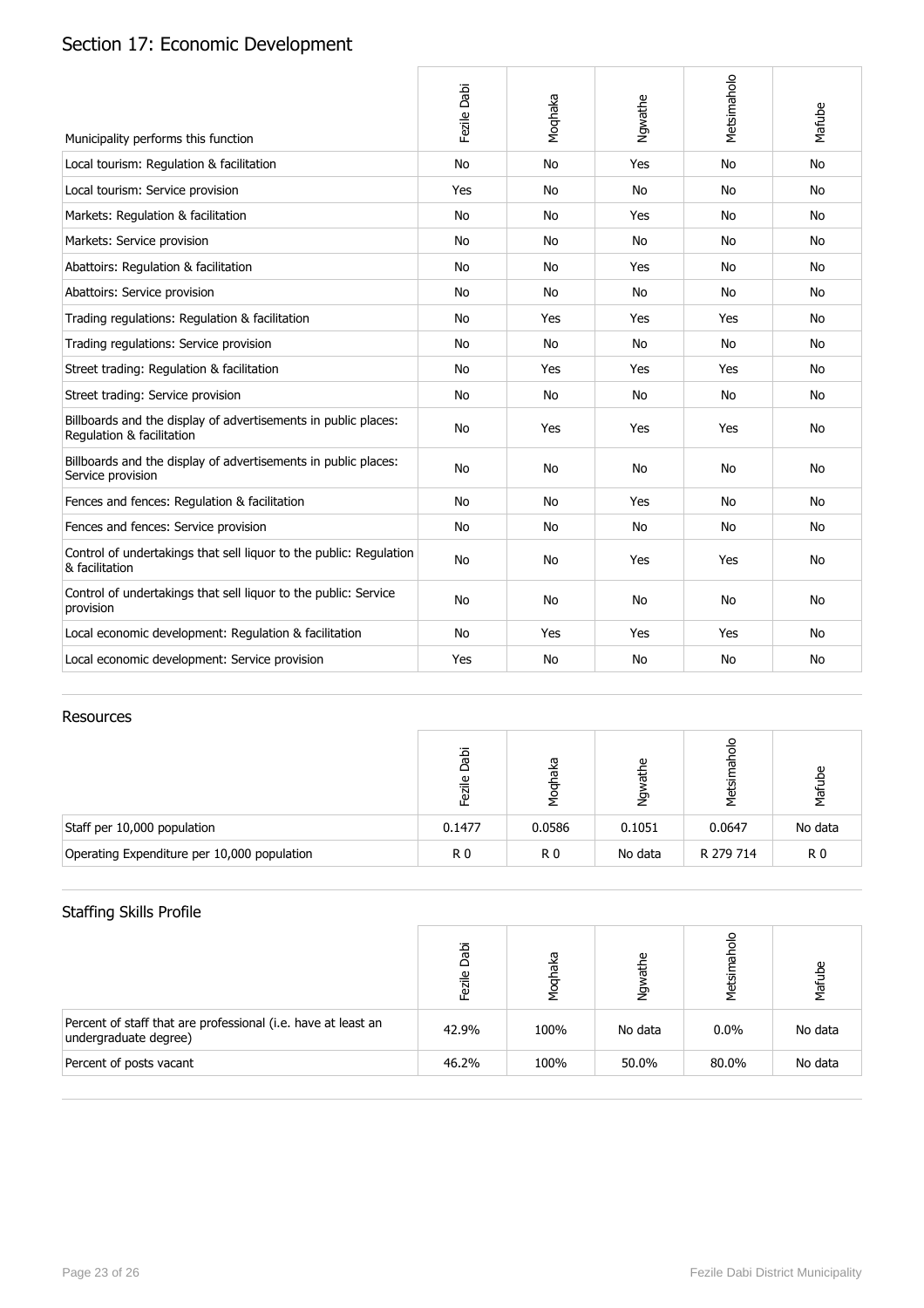|                                              | Dabi<br>Fezile | pyet<br>Σg | Φ<br>끊<br>έş | 9<br>Metsir | ω<br>Mafub |
|----------------------------------------------|----------------|------------|--------------|-------------|------------|
| Does the municipality have by-laws in place? | No             | Yes        | Yes          | Yes         | No data    |
| Self-assessment of enforcement of by-laws?   | No data        | No data    | Poor         | Poor        | No data    |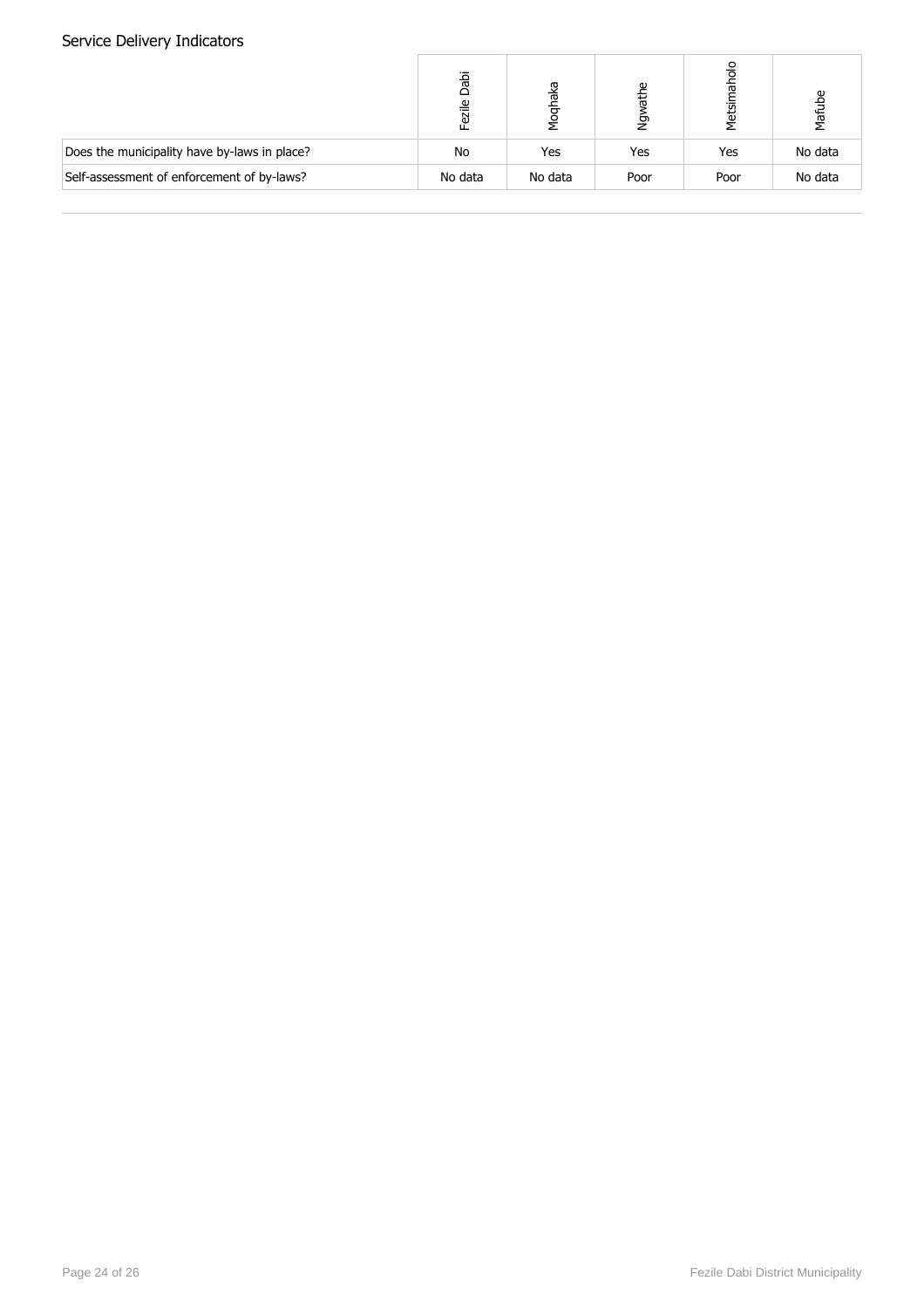# Section 18: Housing

| Municipality performs this function                           | Dabi<br>Fezile | Moqhaka   | athe<br>ηğη | 응<br>ট<br>Metsir | Mafube |
|---------------------------------------------------------------|----------------|-----------|-------------|------------------|--------|
| Housing facilitation (managing developers, housing lists etc) | No             | <b>No</b> | Yes         | Yes              | No     |
| Acting as developer of housing                                | No             | No        | Yes         | No               | No     |
| Landlord (owning and managing housing stock)                  | No             | Yes       | No          | No               | No     |

#### Resources

|                                             | Jabi<br>$\mathbf{\Omega}$ | œ<br>ত<br>ヮ    | Φ<br>玉<br><u>چ</u> | is<br>N   | ്ള<br>Mafu     |
|---------------------------------------------|---------------------------|----------------|--------------------|-----------|----------------|
| Staff per 10,000 population                 | N/A                       | 0.5278         | No data            | 0.9699    | No data        |
| Operating Expenditure per 10,000 population | R <sub>0</sub>            | R <sub>0</sub> | No data            | R 205 680 | R <sub>0</sub> |

## Staffing Skills Profile

|                                                                                        | Dabi<br>Fezile | haka<br>Moql | ዾ<br>节<br>à | <b>S</b><br>Metsir | Mafube  |
|----------------------------------------------------------------------------------------|----------------|--------------|-------------|--------------------|---------|
| Percent of staff that are professional (i.e. have at least an<br>undergraduate degree) | N/A            | $0.0\%$      | No data     | $0.0\%$            | No data |
| Percent of posts vacant                                                                | N/A            | 69.0%        | No data     | 40.0%              | No data |

|                                                                                                                 | Dabi<br>Fezile | Moqhaka | Ngwathe | Metsimaholo | Mafube |
|-----------------------------------------------------------------------------------------------------------------|----------------|---------|---------|-------------|--------|
| Appoved housing plan in place?                                                                                  | N/A            | N/A     | No data | No          | N/A    |
| Estimated servicing backlog (percent of people who do not<br>have access to a formal serviced site              | N/A            | N/A     | No data | $3.0\%$     | N/A    |
| Estimated housing top-structure backlog (percent of people<br>who do not have access to a formal top structure) | N/A            | N/A     | No data | 12.0%       | N/A    |
| Number of serviced sites handed over to low income<br>beneficiaries in FY                                       | N/A            | N/A     | No data | 2 0 0 0     | N/A    |
| Number of top structure handed over to low income<br>beneficiaries in FY                                        | N/A            | N/A     | No data | 2 0 0 0     | N/A    |